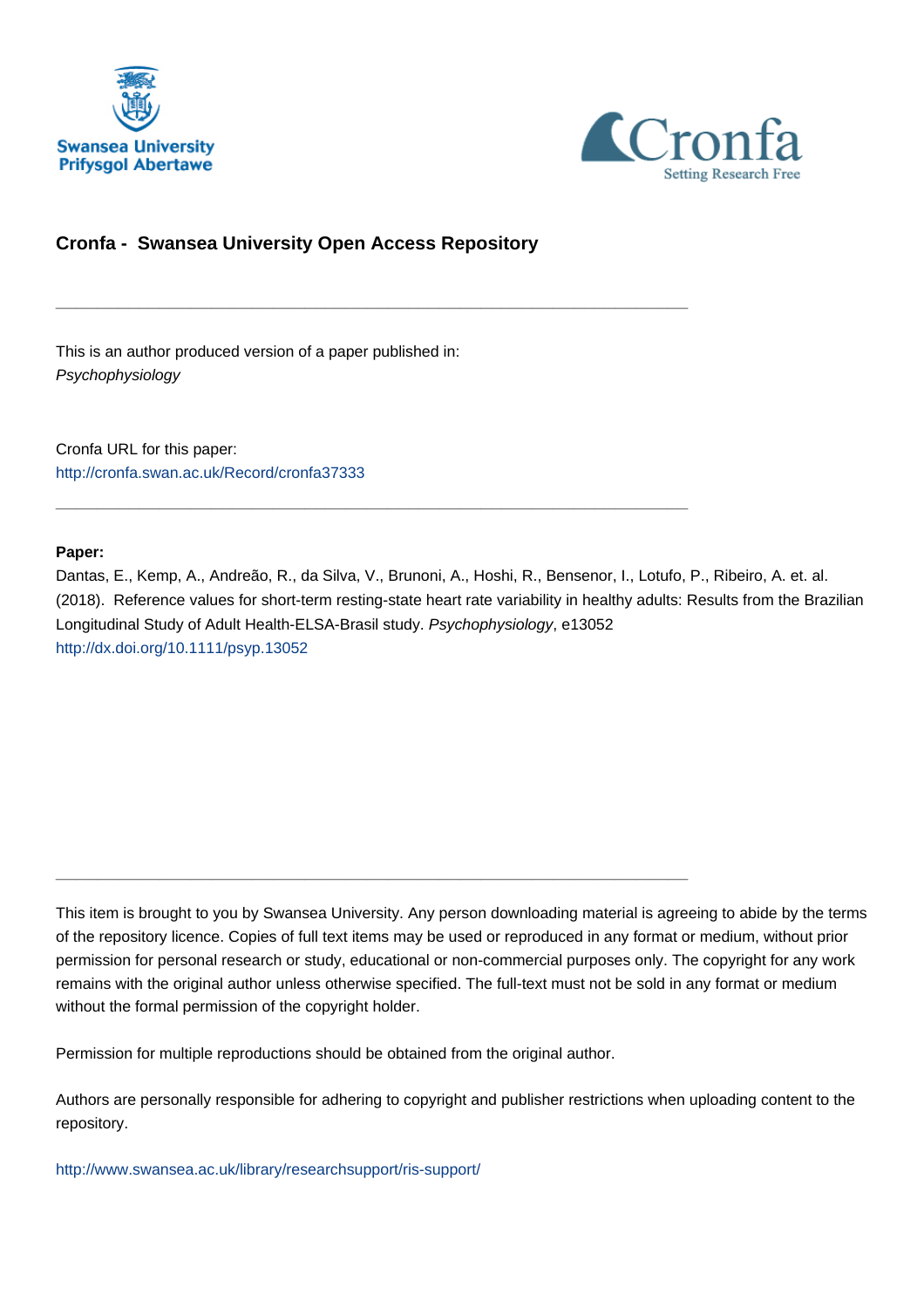Reference values for short-term resting-state heart rate variability in healthy adults: Results from the Brazilian Longitudinal Study of Adult Health - ELSA-Brasil study.

Eduardo Miranda Dantas1<sup>1,\*</sup> Ph.D., Andrew Haddon Kemp<sup>2</sup> Ph.D., Rodrigo Varejão Andreão<sup>3</sup> Ph.D., Valdo José Dias da Silva<sup>4</sup> M.D. Ph.D., André Russowsky Brunoni<sup>5</sup> M.D. Ph.D., Rosangela Akemi Hoshi<sup>5</sup> Ph.D., Isabela Martins Bensenor<sup>5</sup> M.D. Ph.D., Paulo Andrade Lotufo<sup>5</sup> M.D. Ph.D., Antonio Luiz Pinho Ribeiro<sup>6</sup> M.D. Ph.D., José Geraldo Mill<sup>7</sup> M.D. Ph.D.)

1- Collegiate of Biological Sciences, Federal University of Vale do São Francisco, Rod. BR 407 Km 12 Lote 543 Projeto de Irrigação Senador Nilo Coelho, s/n - C1, 56.300–990, Petrolina–PE, Brazil

2- Department of Psychology, College of Human and Health Sciences, Swansea University, SA2 8PP, United Kingdom

3- Department of Electrical Engineering, Federal Institute of Espírito Santo, Av. Vitória, 1729, Jucutuquara, 29040–780, Vitória, ES, Brazil

4- Biological Sciences Department, Federal University of Triângulo Mineiro, Praça Manoel Terra, 330. Centro, 38025-015-Uberaba, MG, Brazil

5- Hospital Universitário, Universidade de São Paulo, Av. Lineu Prestes 256–3º andar

Centro de Pesquisa Clínica e Epidemiológica - 05508-000, São Paulo, SP, Brazil

6- Hospital das Clínicas and Faculdade de Medicina, Universidade Federal de Minas Gerais, Av.

Alfredo Balena, 110, 30.130–100, Belo Horizonte–MG, Brazil

7- Department of Physiological Sciences, Federal University of Espírito Santo, Center of Health

Sciences, Av. Marechal Campos 1468, Maruípe,29042–755,-Vitória, ES, Brazil

\* Corresponding author: Eduardo Miranda Dantas (edantas9@hotmail.com). Phone: 55 87 2101-4836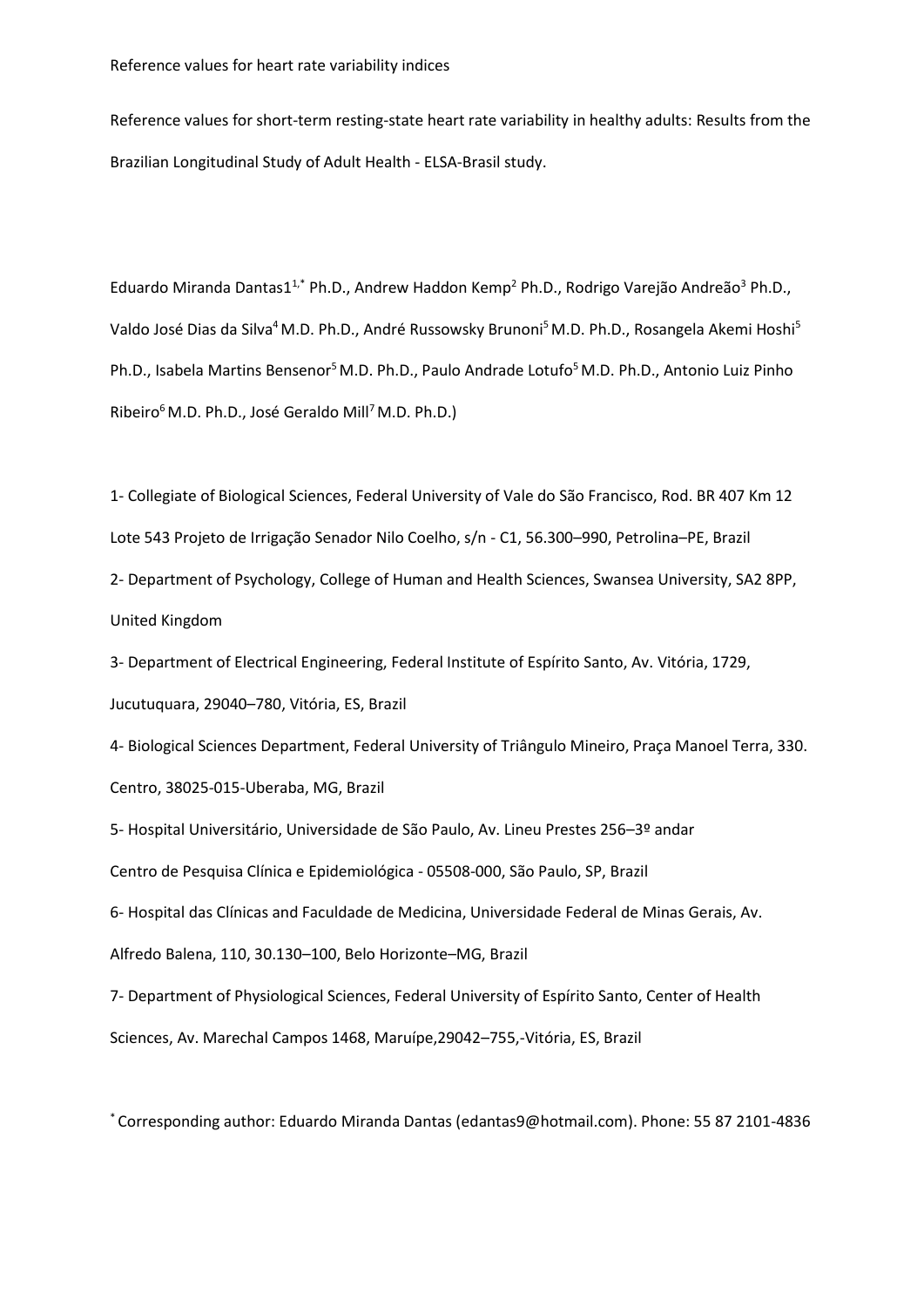### **Abstract**

**Background:** Heart rate variability (HRV) is a psychophysiological phenomenon with broad implications, providing a widely accessible index of vagal function, underpinning a variety of psychological constructs, including the capacity for social engagement and emotion regulation, and may predict future morbidity and mortality. However, the lack of reference values for short-term HRV indices for participants of both sexes across the age spectrum is a limiting factor. This was the objective the present study. **Method:** Resting electrocardiographic records were obtained from 13,214 participants (both sexes, 35-74 y) and HRV indices in time and frequency domains (mean  $\pm$ SD) were determined. **Results:** Final results were based on a subsample of 2,874 non-medicated, healthy participants stratified by sex across 10-year age-groupings. Men showed lower heart rate (HR,  $64 \pm 8$  bpm vs.  $68 \pm 8$  bpm, P<0.05) and normalized HF (39.4  $\pm$  18.0 n.u. vs. 50.4  $\pm$  18.5 n.u., P<0.05) than women, and higher N-N variance (2214  $\pm$  1890 ms<sup>2</sup> vs. 1883  $\pm$  1635 ms<sup>2</sup>, P<0.05), SDNN (43.7 ± 17.3 ms vs. 40.3 ± 15.8ms, P<0.05) and LF/HF (2.30 ± 2.68 vs. 1.33 ± 1.82, P<0.05). HR and HF (n.u.) were also higher in younger than older women. LF/HF was lower in women compared to men. Percentile curves showed almost all HRV indices decreasing with aging. **Conclusion:** The availability of short-term, resting-state HRV reference values in a large sample of healthy and non-medicated participants from 35-74 years will provide a valuable tool for use by researchers, clinicians and those in the quantified self-community.

**Keywords:** Heart rate variability; reference values; autonomic nervous system; cardiovascular diseases; frequency domain analysis.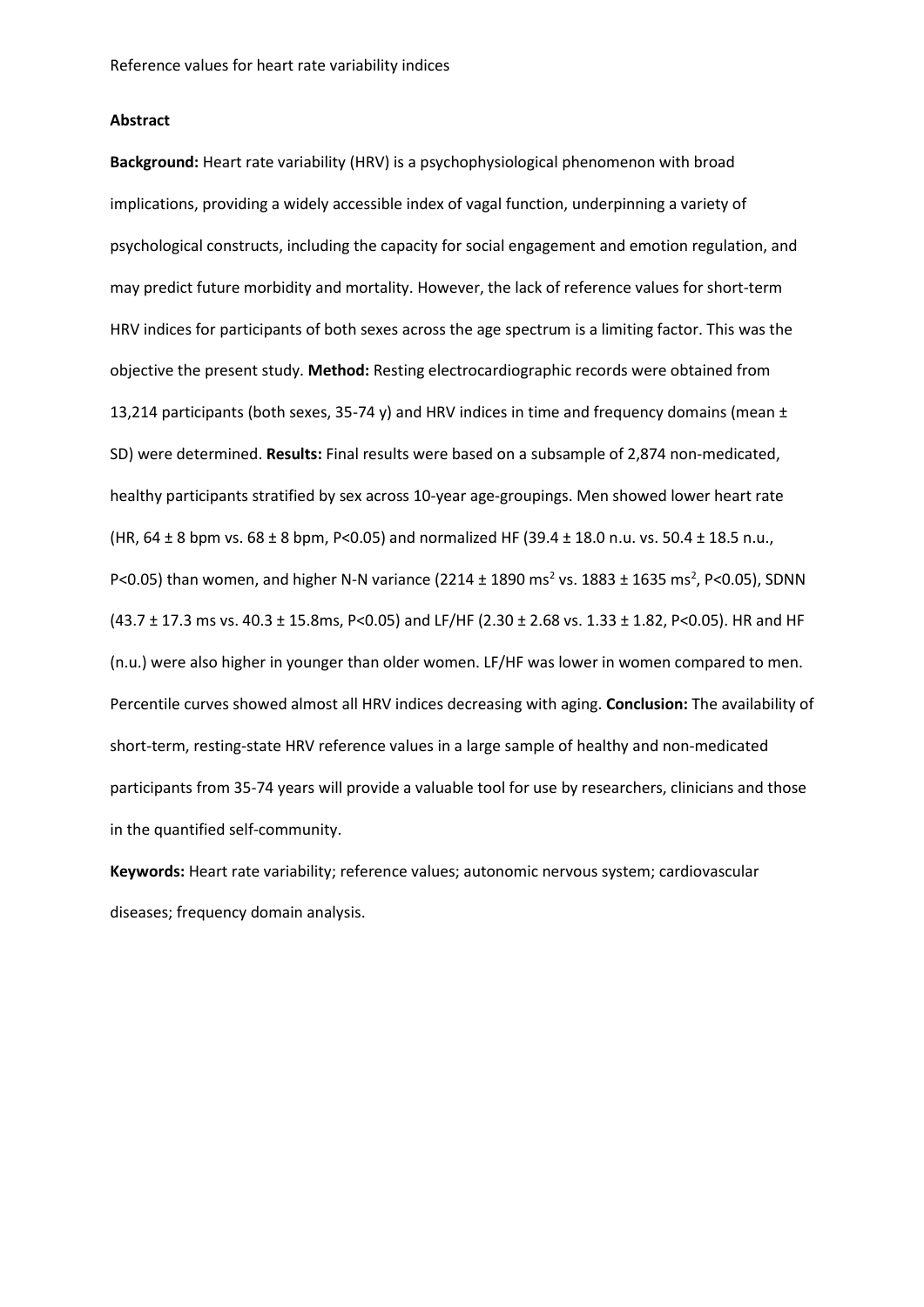### **Introduction**

Resting-state heart rate variability (HRV) is a psychophysiological phenomenon with broad implications. It provides an index of vagal function (Reyes del Paso, Langewitz, Mulder, van, & Duschek, 2013), which supports various psychological functions such as the capacity for social engagement (Kemp et al., 2012) and emotion regulation (Williams et al., 2015), and may even predict risk for future morbidity and mortality (Hillebrand et al., 2013; May & Arildsen, 2011; Schroeder et al., 2003). We have previously reported on the adverse effects of common mental disorders on HRV (Brunoni et al., 2013), especially in participants with generalised anxiety disorder (Kemp et al., 2014). Others have subsequently shown that changes in HRV precede the appearance of depressive symptoms (Jandackova, Britton, Malik, & Steptoe, 2016), consistent with the possibility that functioning of the vagus nerve play an aetiological role in depression onset. We have also reported that reductions in vagal function – indexed by HRV – may provide a 'spark' that initiates a cascade of downstream effects, subsequently leading to cognitive impairment (Kemp et al., 2016b). In this study, we demonstrated a relationship between HRV and cognitive function, consistent with the proposal that HRV may reflect activity within prefrontal-vagal pathways (Thayer, Hansen, Saus-Rose, & Johnsen, 2009). We further demonstrated that this relationship was mediated by insulin resistance (a marker of type 2 diabetes mellitus) and carotid intima-media thickness (subclinical atherosclerosis) (Kemp et al., 2016b), lending further support to the possibility that HRV provides an early indicator of ill-health that may have psychological and physiological consequences. Two recently published, complimentary models provide a foundation on which much of the HRV literature spanning psychological science and epidemiology may be understood. These include the GENIAL model (Kemp, Arias, & Fisher, 2017), which describes a theoretical pathway involving genomic and environmental influences on the vagus nerve that both supports and is impacted on by social interaction, and plays an important regulatory role over allostatic processes that may lead to ill-health and premature mortality. The complementary NIACT model refers to neurovisceral integration across a continuum of time (Kemp, Koenig, & Thayer, 2017), which like GENIAL, helps to bridge the disciplinary divide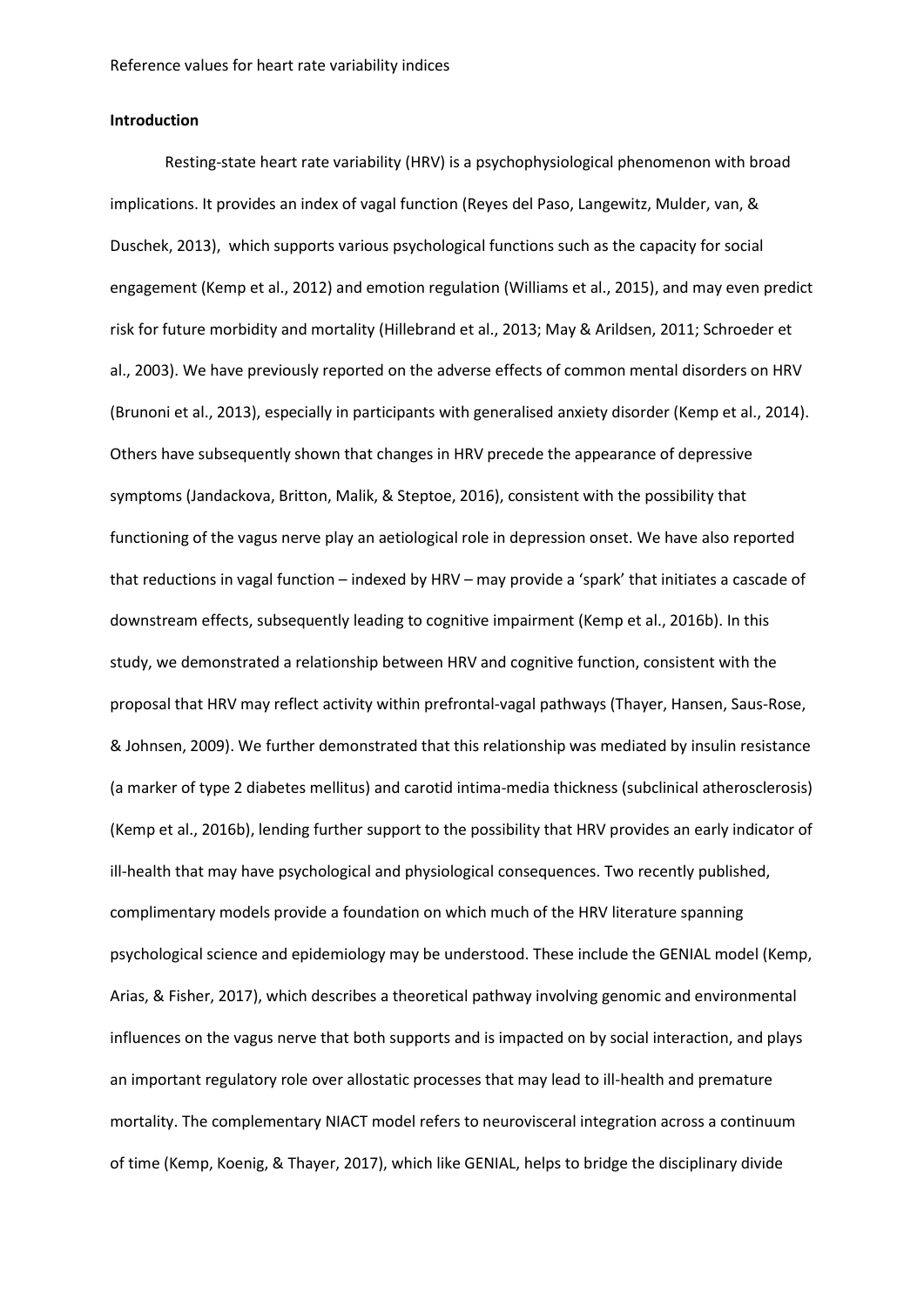from psychological science to epidemiology and public health. Both models emphasise vagal function as a critical mediating factor of health and wellbeing and provide new insights into the complex interaction among factors that may lead to longevity or premature mortality.

A major goal of the present study is to provide reference values for short-term, resting-state HRV in a large healthy sample of males and females across different age groups ranging from 35-74 years. This contribution represents a valuable resource for researchers, clinicians, those in the quantitative-self movement, and will support future efforts to understand, identify and predict personalised pathways to health and wellbeing. Although reference values for short-term measures of HRV in the time and frequency domains have been reported (Nunan, Sandercock, & Brodie, 2010; Task Force, 1996), their use remains limited because of the low sample size, variable inclusion criteria, a lack of standardisation across methods of data collection and analysis, making it difficult to draw comparisons across studies. The more recent review paper (Nunan et al., 2010) reported values for short-term HRV based on data in studies on small samples and non-standardised data-collection procedures, and none of the reviewed studies had sufficient power to provide normal population values as we will do here. Importantly, a variety of factors influence HRV including age (Antelmi et al., 2004), sex (Koenig & Thayer, 2016; Koenig, Rash, Campbell, Thayer, & Kaess, 2017), medication (Kemp et al., 2014; Felber et al., 2006), and ill-health (Buccelletti et al., 2009; Kemp et al., 2010; May et al., 2011; Schroeder et al., 2003). A population-based study (Felber et al., 2006) provided normal values for long-term HRV measurements, however, since that study was published there is increasing interest in use of short-term measures. The sample was also unbalanced between sexes (329 women and 170 men) and included a restricted age-range of participants (50-72 years). Recently, another study (Sammito & Böckelmann, 2016) in a sample of 695 individuals (aged 20-60 years old) reported reference values for time and frequency domain HRV from 24h records. Yet methodological problems involving data pre-processing and analysis were detected (Bauer et al., 2017) leading to a report on new values (Sammito & Böckelmann, 2017). However, this report is based on longer (24 hour) ECG records, highlighting a continued need for short-term HRV reference values.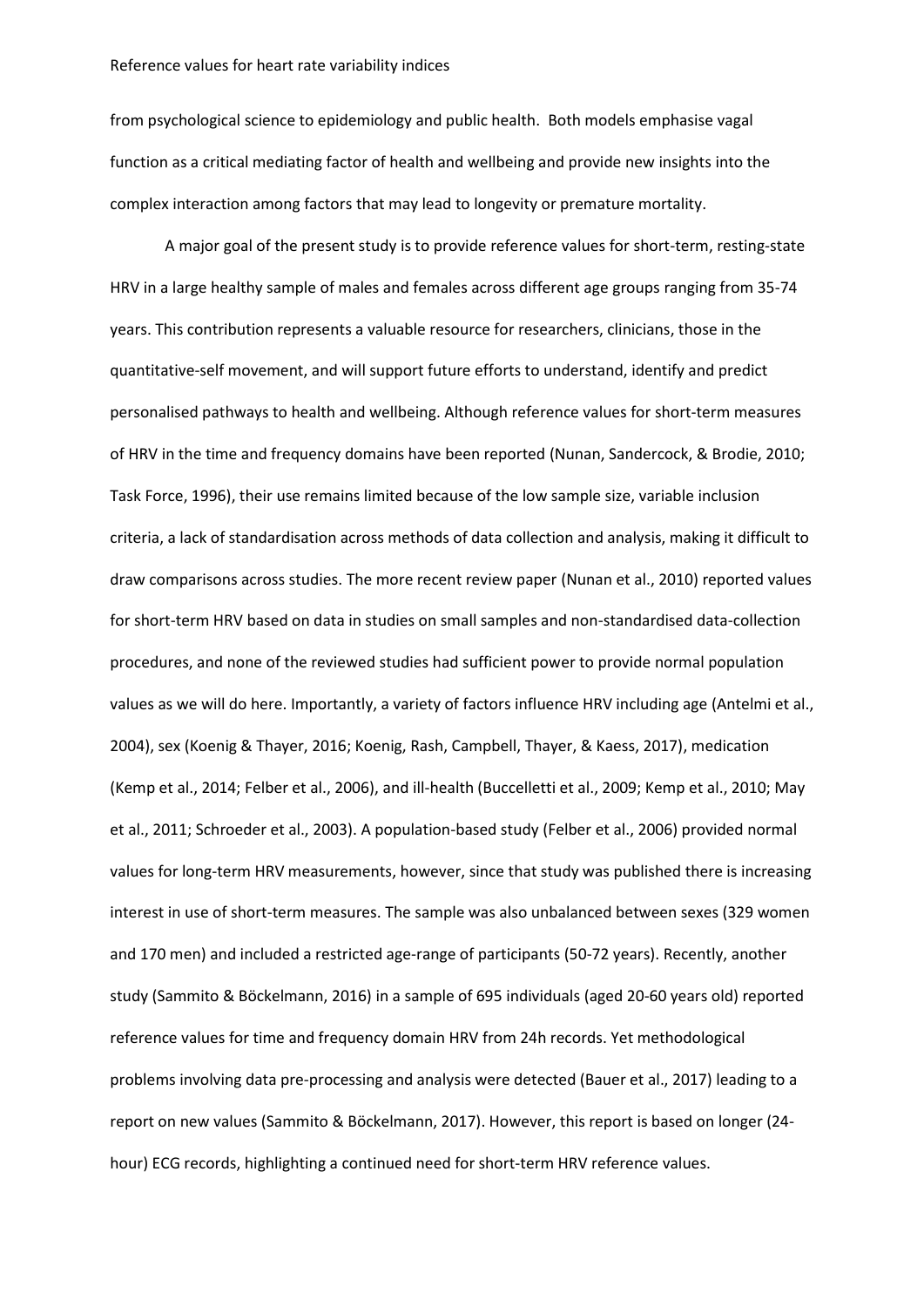Therefore, the aim of the present study was to establish reference values for the most used linear indices of short-term HRV collected under standardised and resting-state condition while participants were in the supine position. Values were derived from a robust sample of adults (35-74 years) included in the Longitudinal Study of Adult Health (ELSA-Brasil study). Data were obtained from short-term electrocardiographic (ECG) recordings in healthy participants who were medication free allowing for future unbiased comparisons with patients from a variety of clinical conditions. Given the importance of the HRV metric as well as the increasing interest in short-term measures HRV, it is critical that standardized indices from large and representative populations are available.

### **Method**

### *Design, participants and procedures*

This study reports on baseline data from the ELSA-Brasil study collected between 2008 and 2010. A sample of 15,105 civil servants from five public universities and one research institute from three Brazilian regions (Northeast, Southeast, and South) were included. The Ethics Committees of each institution approved the research protocol and all participants, aged 35–74 years, active or retired, signed written consent before participation. Questionnaires were administered by trained interviewers, and clinical and laboratory exams were carried out during a scheduled visit to one of the six investigation centres. Personal data, demographic characteristics, and all medications under regular use were recorded during the interview. Venous blood samples, anthropometric (body weight and stature) and hemodynamic data (blood pressure) were collected by trained technicians. Blood pressure (BP) was recorded in the morning period, in fasting conditions, and all were instructed to avoid consumption of coffee, cigarettes, and alcoholic beverages, as well as not to exercise on the day before the exams. BP was recorded at rest in the left arm in the sitting position. Measurements were performed using a validated oscillometric device (Omron HEM 705CPINT). Three measures were taken at one-minute intervals and the arithmetic mean of the two last readings was used to determine the values of systolic, diastolic and mean BP. Biochemical analysis of blood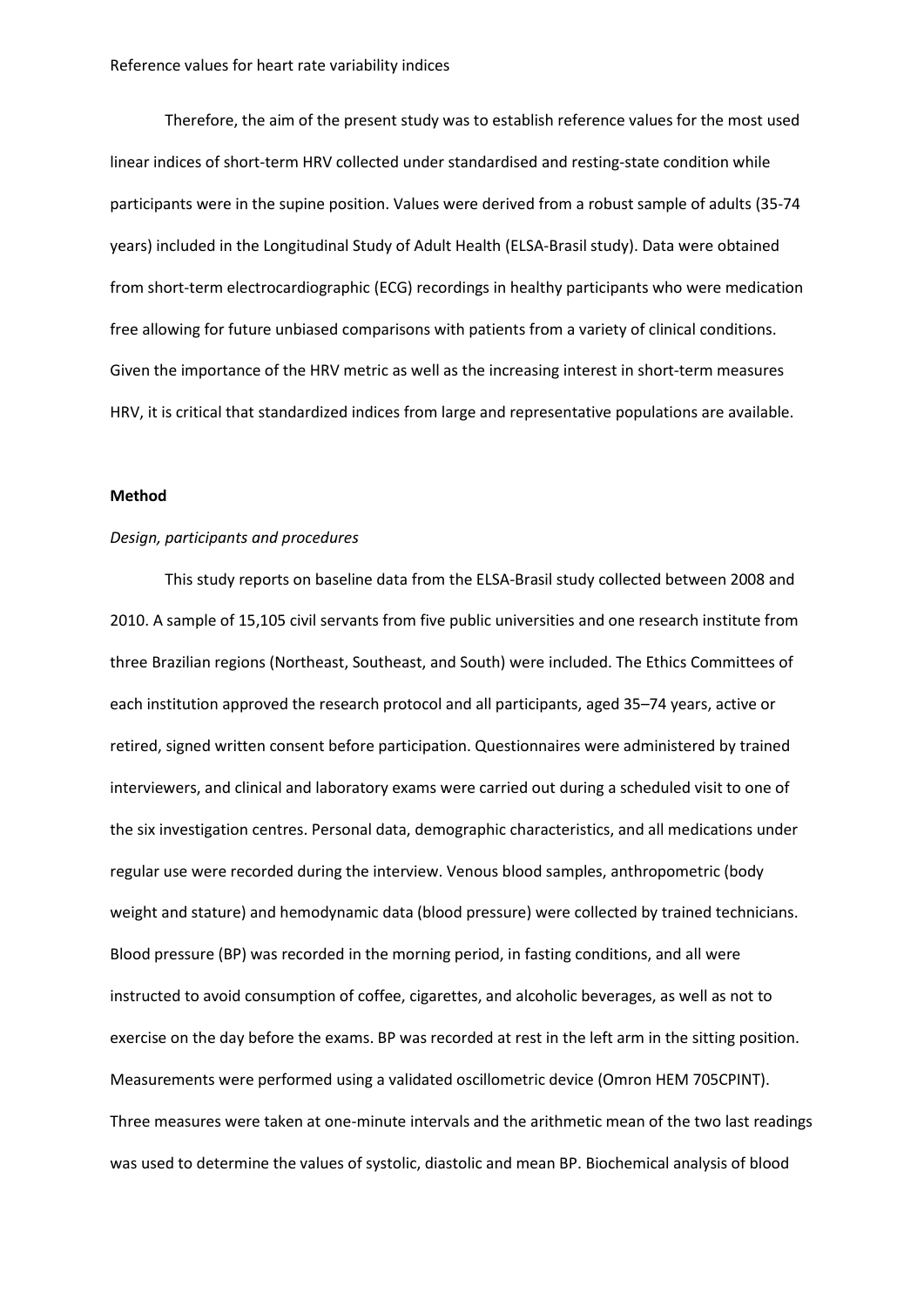and urine were performed in a central laboratory using commercially available kits (Aquino et al., 2012).

Reference values for HRV were generated from a subsample of healthy participants with a validated ECG recording. The following exclusion criteria were used: a) current or recent (<4 months) pregnancy; b) use of any medication (N=8,892), except oral contraceptives and vitamins; c) selfreport of previous cardiovascular or cerebrovascular disease or cardiac surgery (myocardial infarction, N=278; stroke, N=201), including vascular stents (N=268); d) presence of obesity (body mass index ≥ 30 kg/m<sup>2</sup>, N=3,464), diabetes (fasting glycaemia ≥ 126 mg/dL, N=2,970), hypertension (blood pressure ≥ 140/90 mmHg, N=5,363), or chronic kidney disease (creatinine ≥ 1.4 mg/dL for men, N=341; and ≥ 1.2 mg/dL for women, N=130); and e) Common mental disorders (CMD, determined by Clinical Interview Schedule-Revised (CIS-R, (Lewis, Pelosi, Araya, & Dunn, 1992)), in which a score ≥ 12 indicated a current CMD (last week), N=4,036). After exclusions, 2,874 apparently healthy participants were available for analysis on which reference HRV indices were determined (figure 1).

### *ECG records and HRV analysis*

A 10-minute continuous ECG recording was carried out on all participants (sampling rate of 250 Hz, Micromed, Brazil). Participants were in the supine position in a quiet and temperaturecontrolled room (20 – 24°C) while the ECG recording was obtained from a lead with the highest R wave amplitude (usually Lead 2). A computer program (WinCardio 4.4) generated the time series of R-R intervals, which were sent to a central cardiovascular physiology laboratory for further analyses (Mill et al., 2013).

The R–R series were automatically pre-processed to remove ectopic beats and artefacts. Linear interpolation was used to replace removed beats, in accordance with the following criteria: each R–R interval was compared to a reference called R– $R_{average}$ . The R– $R_{average}$  was calculated as the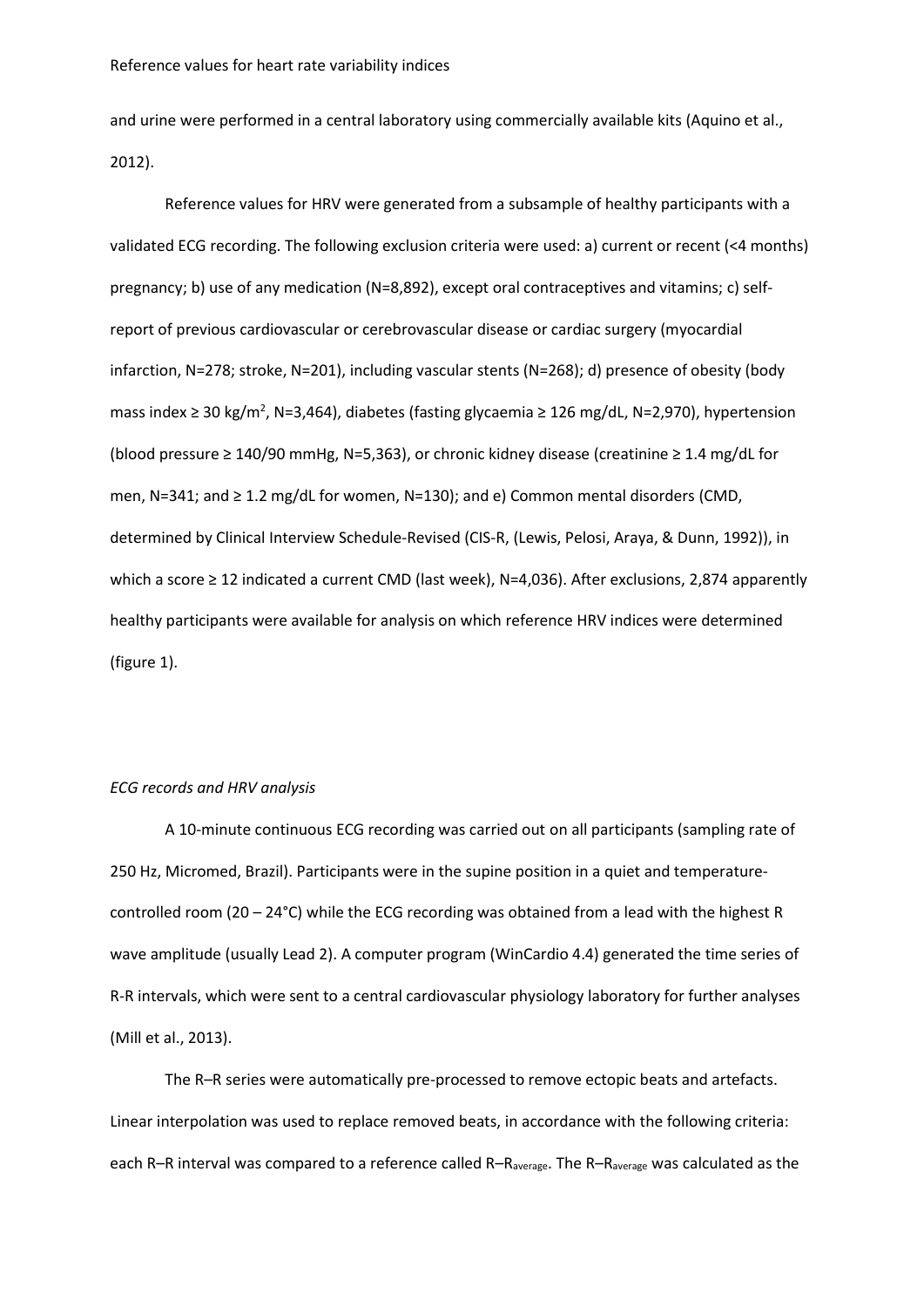average of the last 10 normal R–R intervals. R–R intervals smaller than 80% of the RR<sub>average</sub>, or greater than 120% of the R–R<sub>average</sub>, were considered as ectopic beats and were removed from the R–R series. These beats were replaced by linear interpolation. If R–R series were changed by more than 20%, they were excluded from analyses (Dantas et al., 2012; Dantas et al., 2015). According to this criterion, 3.8% of the ECG records were invalid and excluded from HRV analysis.

Short-term HRV analyses were carried out on validated and artefact-free R-R series in the time and frequency domain using Matlab-customized software (Dantas et al., 2015). For this purpose, 5-minute segments were extracted from each 10 min R-R series. Based on criteria of greater stability, a standardised 5-minute segment of data was analysed from 2 minutes and 30 seconds until 7 minutes and 30 seconds. Each segment was pre-processed aiming to remove trends, subtracting the values of a linear regression function from the R-R series. Time domain analyses consisted of the mean and variance of all normal-to-normal intervals (NN), the standard deviation of all NN intervals (SDNN), the percentage of successive R–R intervals differing by more than 50 ms (pNN50), where NN50 is the number of pairs of adjacent NN intervals differing by more than 50 ms, and the square root of the mean of the sum of the squares of differences between adjacent NN intervals (RMSSD) (Task Force, 1996). Frequency domain analyses were performed by autoregressive (AR) modelling and Fast Fourier Transform (FFT). The AR model was estimated using the Yule Walker algorithm, using a constant model order set as 16 (Dantas et al., 2015; Dantas et al., 2012). For FFT analysis, the R-R series were resampled in the time at a sampling rate of 4Hz and the frequency spectrum was divided into 1024 points (Task Force, 1996). The very low frequency (VLF, 0–0.04 Hz), low frequency (LF, 0.04–0.15 Hz), and high frequency (HF, 0.15–0.40 Hz) were expressed in absolute values and in normalized units. Normalization was performed dividing the amount of power of each component by total power minus the power of the VLF component (Malliani, Pagani, Lombardi, & Cerutti, 1991; Task Force, 1996). The LF/HF ratio was also calculated.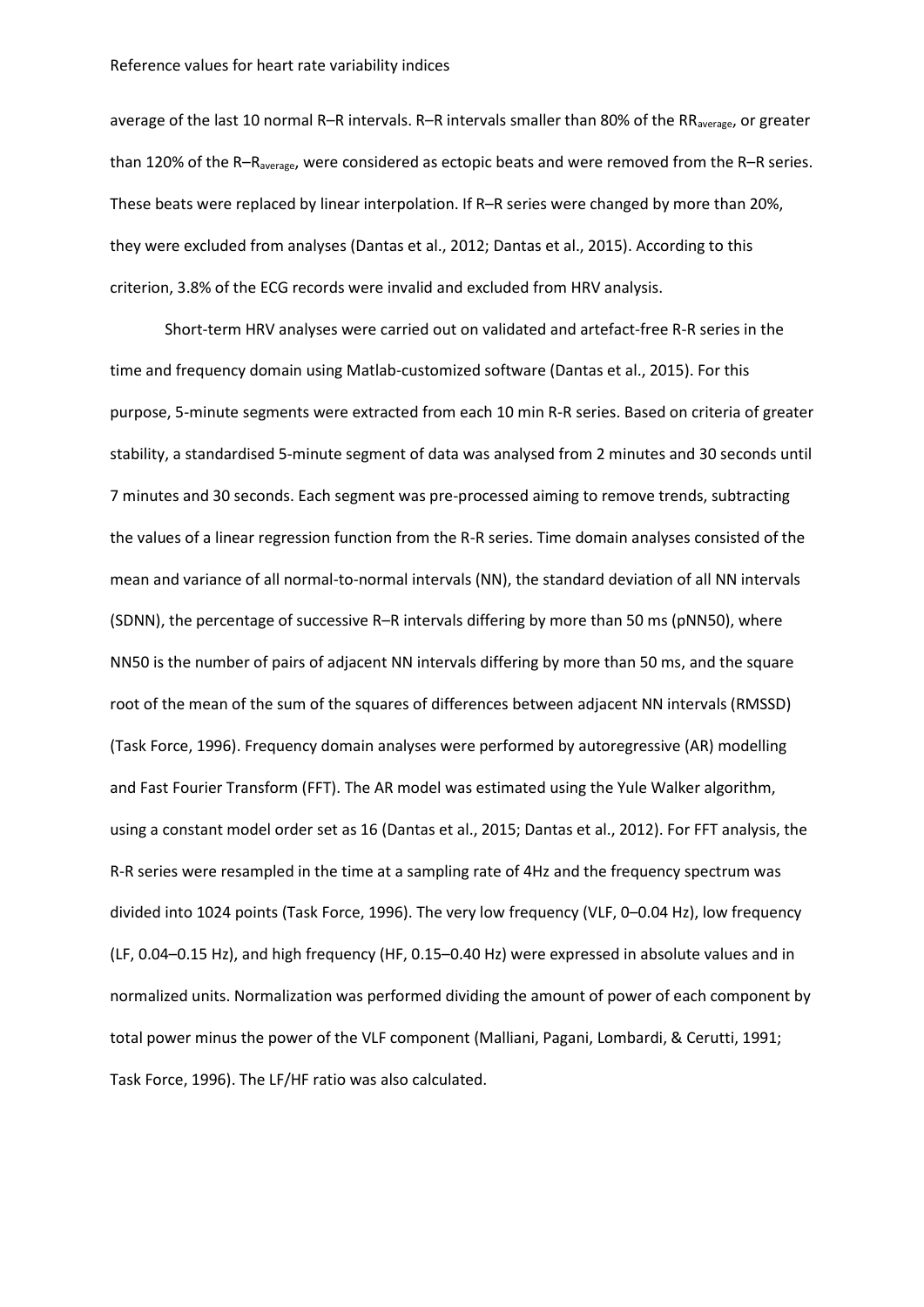### *Statistical analysis*

Data normality was evaluated by Shapiro-Wilk test and variance homogeneity by Levene's test. Demographic categorical variables were compared between sexes by chi-square test, and continuous variables by Wilcoxon-Mann-Whitney test. Next, the participants were categorized into four age groups by decades (35-74 years). The mean, standard deviation, and 2.5<sup>th</sup>, 10<sup>th</sup>, 25<sup>th</sup>, 50<sup>th</sup>, 75<sup>th</sup>, 90<sup>th</sup>, and 97.5<sup>th</sup> percentiles were calculated for each variable. A one-way ANOVA across age groups and a two-way ANOVA (including age and sex factors allowing for the interaction between age and sex to be determined) were carried out on HRV. Post-hoc tests were conducted using Fisher's protected least-significant difference (LSD) method. Quantile regression was used to estimate the percentiles (from 2.5<sup>th</sup> to 97.5<sup>th</sup>) of the HRV indices by age, and curves were generated for each HRV variable. In the body of the text, values are shown as mean ± SD. Comparisons were considered significant only when P was < 0.05. All statistics analyses were carried out with Stata 12.0/SE.

### **Results**

Demographic characteristics of the participants (N=2,874) are shown in table 1. As expected, most of the participants were white, with medium to high level of education and non-smokers. In the entire group, 12.9% were current smokers, 23.7% were former smokers, and 63.3% never smoked. The proportion of current smokers were slightly higher in men than in women (14.1 *vs.* 11.4%; P<0.001). Characteristics of the sample are shown in table 2. Except for age and total cholesterol, all the other variables were significantly different between sexes.

Time and frequency domain analyses (table 3 and 4, respectively) show differences in age on most HRV indices, such that HRV was higher in younger than in older groups. However, there were no differences for heart rate, normalized LF, and LF/HF ratio.

Comparing both sexes (supplementary tables S1 and S2), men displayed lower mean heart rate (64  $\pm$  8 bpm vs. 68  $\pm$  8 bpm, P<0.05) and normalized HF (39.4  $\pm$  18.0 n.u. vs. 50.4  $\pm$  18.5 n.u.,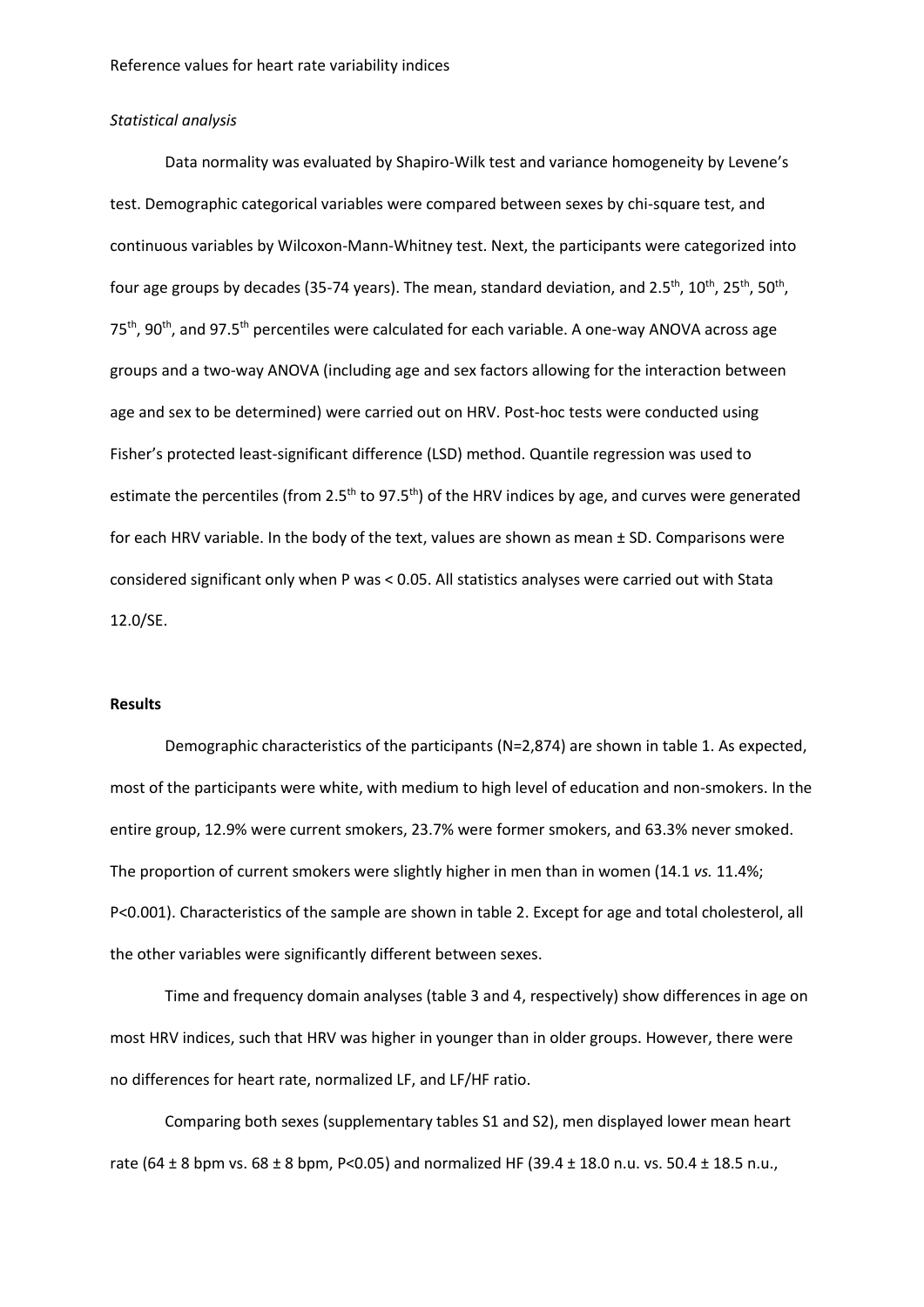P<0.05) than women, but higher N-N variance (2214  $\pm$  1890 ms<sup>2</sup> vs. 1883  $\pm$  1635 ms<sup>2</sup>, P<0.05), SDNN  $(43.7 \pm 17.3 \text{ ms vs. } 40.3 \pm 15.8 \text{ ms}, \text{ P}<0.05)$ , VLF  $(1021.4 \pm 1033.2 \text{ ms}^2 \text{ vs. } 832.1 \pm 821.4 \text{ ms}^2, \text{ P}<0.05)$ , absolute LF (580.3 ± 608.9 ms<sup>2</sup> vs. 385.6 ± 443.5 ms<sup>2</sup>, P<0.05), normalized LF (56.3 ± 19.2 n.u. vs. 43.7 ± 19.0 n.u., P<0.05), and LF/HF ratio (2.30 ± 2.68 vs. 1.33 ± 1.82, P<0.05) in AR analyses. Similar differences between sexes were observed in FFT analyses (supplementary table S4). Considering the interaction between age and sex (supplementary tables S1, S2, and S4), significant differences were observed in heart rate, NN variance, SDNN, VLF (ms<sup>2</sup>), LF (ms<sup>2</sup>), HF (ms<sup>2</sup>), LF (n.u.), HF (n.u.) and LF/HF ratio. NN variance, SDNN, pNN50 and RMSSD, LF (ms<sup>2</sup>), HF (ms<sup>2</sup>), HF (n.u.) were higher in younger participants of both sexes. Heart rate, HF (ms<sup>2</sup>), and HF (n.u.) were higher in younger than older women. LF/HF ratio was lower in women compared to men.

Figures 2 and 3 show the changes of the HRV indices in percentiles as a function of age. It is noteworthy that almost all HRV indices decrease as the age increases in both time and frequency domain. While the LF/HF ratio (figure 2) determined using the AR method tends to decrease slightly (median or percentile 50) over age, LF/HF ratio increases when determined using FFT (supplementary figure S1). This fact occurs because in AR analyses the fall in LF component (absolute and normalized) is higher than that observed in HF component. Thus, the ratio tends to be reduced over age. On the other hand, in FFT analyses the reduction in LF component tends to be less than for the HF component. In fact, normalized LF increases while normalized HF decreases slightly over age, and LF/HF ratio become it higher (supplementary table S4).

Additional analyses were performed by age range and ethnic groups (supplementary tables S5 and S6) and clinical conditions such as hypertension (supplementary tables S7 and S8), and mental disorder (tables S9 and S10). Considering individuals of the same race, younger individuals (35-44 years) showed higher values of N-N variance and SDNN. Differences in between-race comparisons were noticed for time (N-N variance and SDNN) and frequency domain analyses (Ln LF ms<sup>2</sup>). Young indigenous showed the highest values of N-N variance and SDNN, while white subjects showed higher values of Ln LFms<sup>2</sup> than brown subjects. Asiatic subjects showed lower Ln LF ms<sup>2</sup> than brown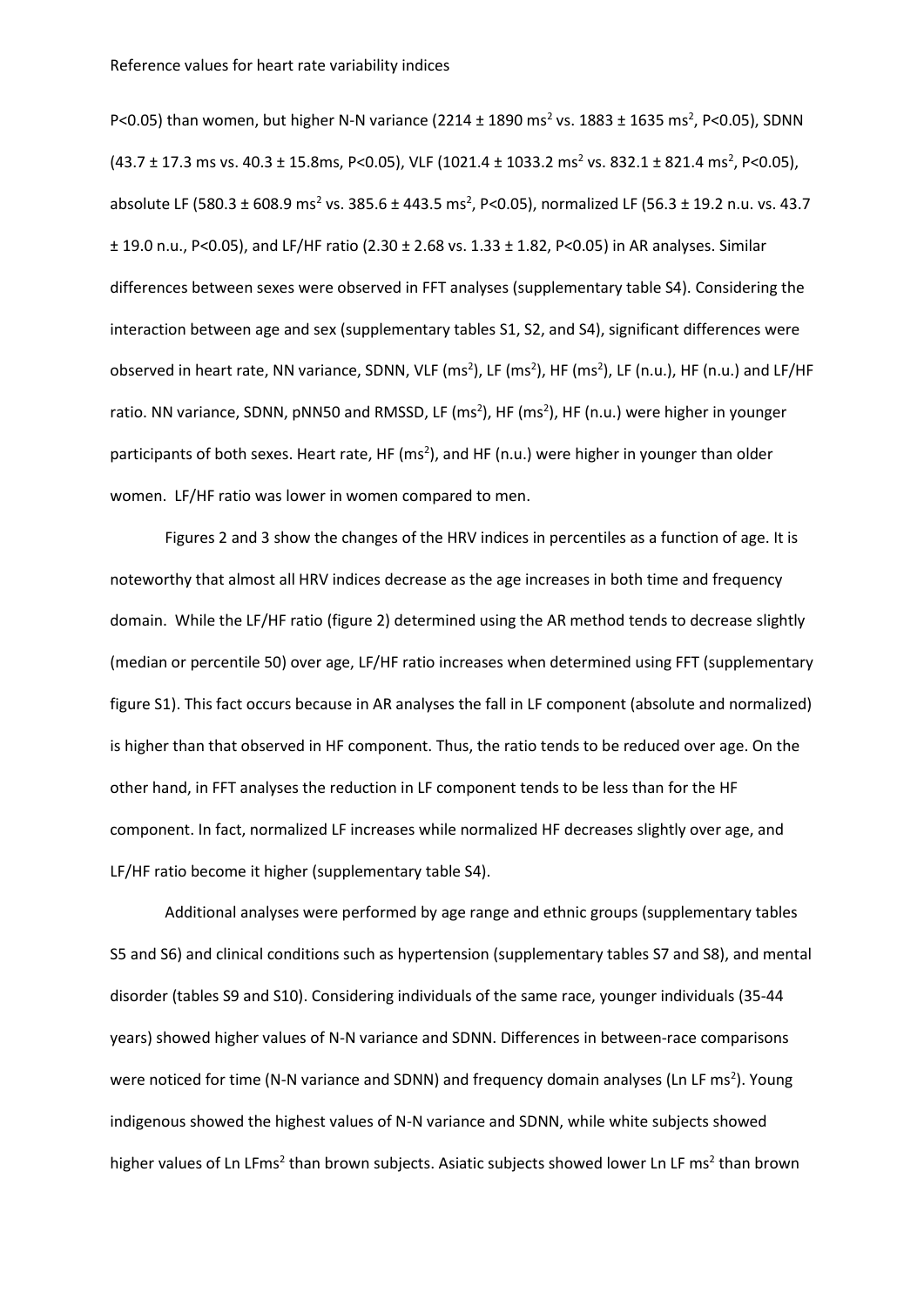and white subjects. For hypertensive participants no significant difference was observed among subjects of different age ranges. In participants with mental disorders there was a noticeable effect of age in time domain (N-N variance, SDNN, pNN50, RMSSD) and frequency domain (VLF, absolute LF and HF) indices, in that all were decreased in older subjects.

Finally, the analyses were performed in all individuals of the sample (supplementary tables S11 and S12). The same differences described above for apparently healthy individuals were also kept when were carried out without exclusion, highlighting the extensive impacts of gender and age. Again, most HRV variables in time and frequency domains decreased over age. The LF/HF ratio increased with age in both women and men, although in the older age-range values were lower in men.

### **Discussion**

Although the need for HRV reference values in large population studies was identified many years ago by the Task Force of the European Society of Cardiology and the North American Society for Pacing and Electrophysiology (Task Force, 1996), few studies have addressed this need in relation to short-term HRV indices. Considering the broad interest in HRV spanning fields as diverse as psychological science and epidemiology, the hitherto lack of valid, short-term reference values is surprising. Therefore, our research will provide an important resource to researchers and clinicians as well as those involved in the quantified-self community. Our study also provides an important resource for personalised healthcare planning considering previously reported relationships between HRV and health behaviours, capacity to regulate emotion, cognitive flexibility, social functioning, mental and physical health, and future mortality (Kemp, Arias, & Fisher, 2017; Kemp, Koenig, & Thayer, 2017). To our knowledge, the present study is the first to provide reference values for shortterm resting-state HRV measurements in a large, healthy and medication-free sample.

Reference values of HRV presented here were obtained from a large cohort study of the Brazilian population. HRV indices vary greatly among subjects as we demonstrate here. Autonomic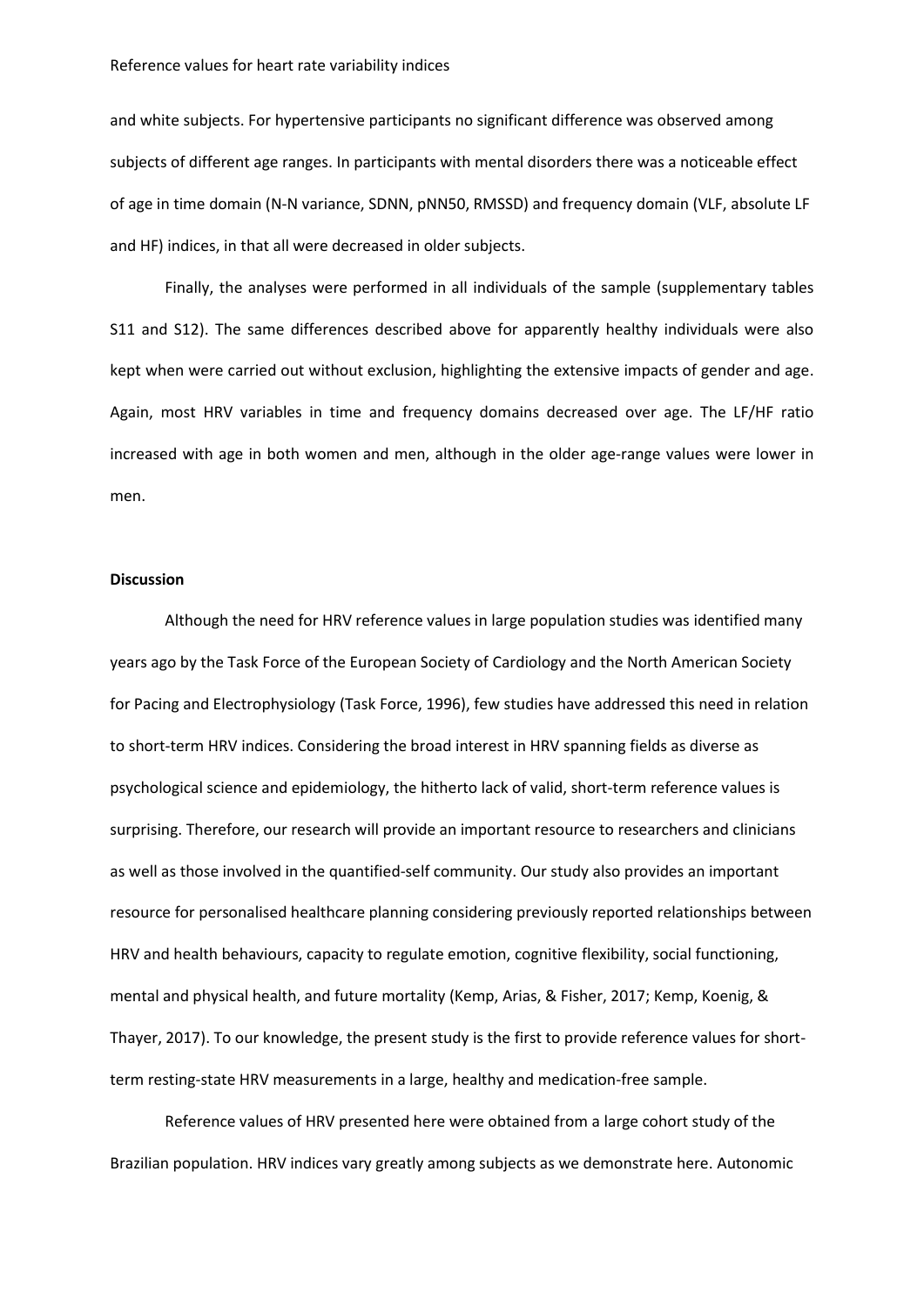modulation is age-related: a major age-related change occurs primarily as a reduction in vagal modulation, while sympathetic modulation decreases at a slower rate (Antelmi et al., 2004; Lipsitz, Mietus, Moody, & Goldberger, 1990). Results of the present work are consistent with these earlier findings: almost all HRV variables were shown to decrease with age. Moreover, when the analyses were performed by sex, it was noticed that men show higher variance (mathematically equal to total power), LF (absolute and normalized), and lower HF (mainly the normalized) than women. Identic results were previously reported (Koenig et al., 2016). The possibility that the values established in this study are consistent with healthy individuals from other regions, such as North America, Europe or Asia cannot be dismissed, and we eagerly await for the publication of reference values from other large cohort studies around the world. However, it is important to reinforce the fact that many variables may impact on such comparisons.

Take for example ethnic factors, which exert considerable effects on HRV, as we have demonstrated previously (Kemp et al., 2016a). We have demonstrated previously that 'Black' and 'Brown' individuals display higher HRV than 'Whites', findings similar to those reported from North American samples (Hill et al., 2015). Extending beyond between-group differences, we further hypothesised (Kemp et al., 2016a) that black individuals may suffer repeated experience of discrimination, and that this discrimination might mediate the relationship between race and HRV, and this hypothesis was supported. We concluded that higher HRV in 'Blacks' and 'Browns' may reflect a sustained compensatory psychophysiological response to the adverse effects of discrimination.

While chronic reductions in a broad range of HRV indices in comparison to healthy controls reference values for which we present here – are usually considered to reflect ill-health, there has been controversy over the interpretation of the LF component. Historically, the LF component has been considered as a marker of sympathetic nervous system function (Malliani et al., 1991; Montano et al., 1994; Rimoldi et al., 1990), especially when it has evaluated in normalized units, while others interpreted it as an unspecific index of sympathetic and parasympathetic activity (Berntson et al.,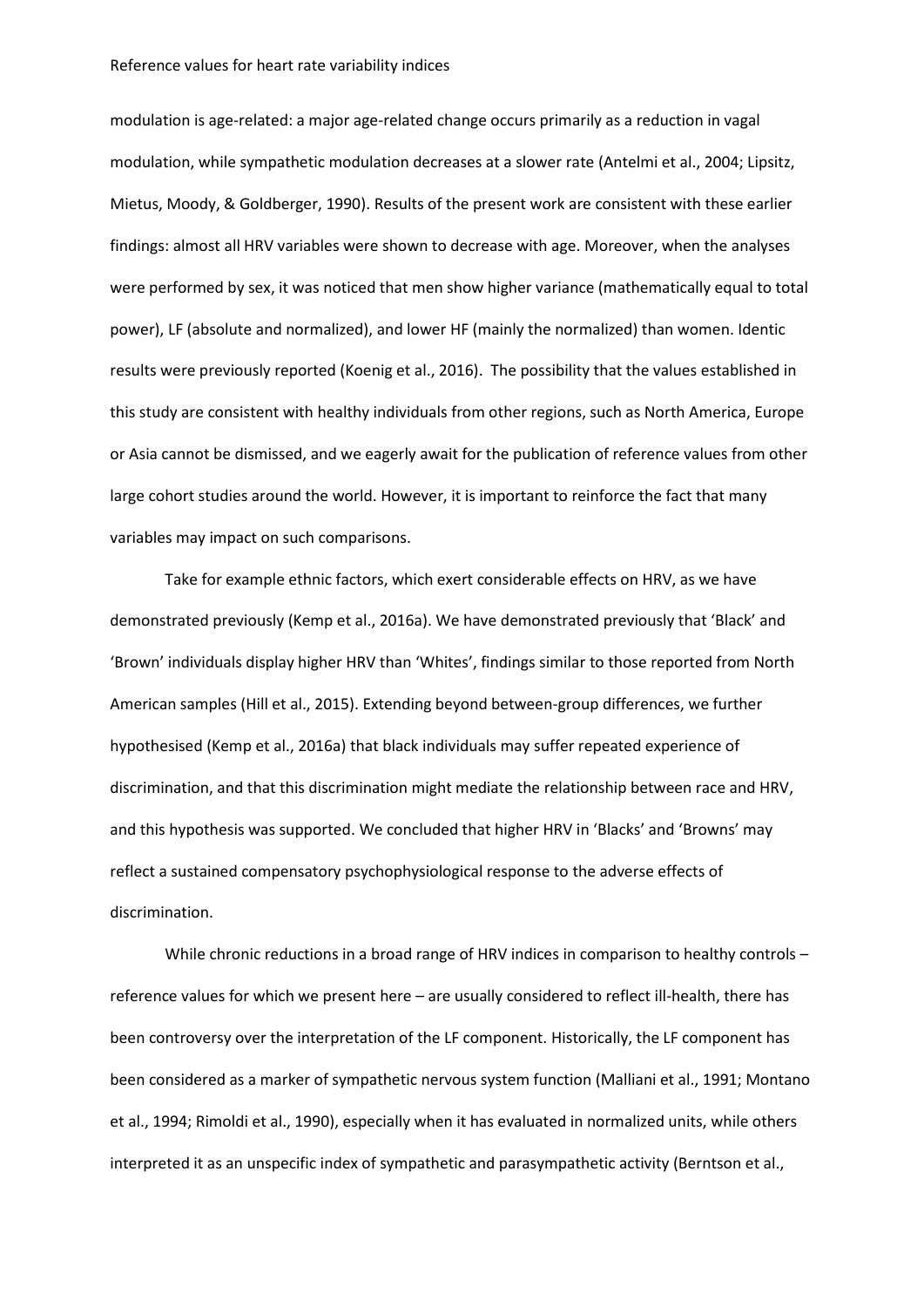1997; Task Force, 1996; Akselrod et al., 1981). More recently, others have argued that this component – as with other HRV indices – predominantly reflects parasympathetic nervous system activity (Reyes del Paso et al., 2013). We have provided reference values for both these variables as new insights may emerge in future work.

Our study has a number of strengths. First, our study provides reference values for males and females in a large sample of participants, once all potential confounding was addressed. Participants were removed from analysis if they presented with hypertension (Schroeder et al., 2003), diabetes (May et al., 2011), coronary heart disease and myocardial infarction (Buccelletti et al., 2009), obesity (Karason, Molgaard, Wikstrand, & Sjostrom, 1999), kidney disease (Furuland, Linde, Englund, & Wikstrom, 2008) and stroke (Graff et al., 2013) . Participants on medications including angiotensin converting enzyme inhibitors, antiarrhythmics, beta blockers, diuretics and sympathetic agonists (Felber et al., 2006), antidepressants (Kemp et al., 2010; Kemp et al., 2014), were also excluded from the present analysis. Therefore, analyses were conducted on a robust sample of healthy adults allowing for reference values by sex and age across four decades to be determined.

Second, we provide reference values based on two different methods, the FFT and the AR model, as described in international guidelines (Task Force, 1996). While FFT has been widely used due to algorithmic simplicity, the AR method has smoother spectral components and provides a more precise estimation of power spectral density even when short records are used (Task Force, 1996). Although there is a need to verify the complexity of the chosen model (that is, the order of the model), there is evidence (Dantas et al., 2012) demonstrating that model orders from 9 to 25 produce similar results. According to Taskforce (1996), results of FFT analyses are comparable to those of AR (Task Force, 1996), although more recent work is characterised by disagreement in adult populations (Silva et al., 2009) and even in 5-month-old infants (Poliakova et al., 2014). There are some possible explanations for these discrepancies including pre-processing steps, such as interpolation and detrending, as well as the processing itself. Firstly, according to a previous study (Poliakova et al., 2014), AR modelling is based on use of the most significant peaks, whereas FFT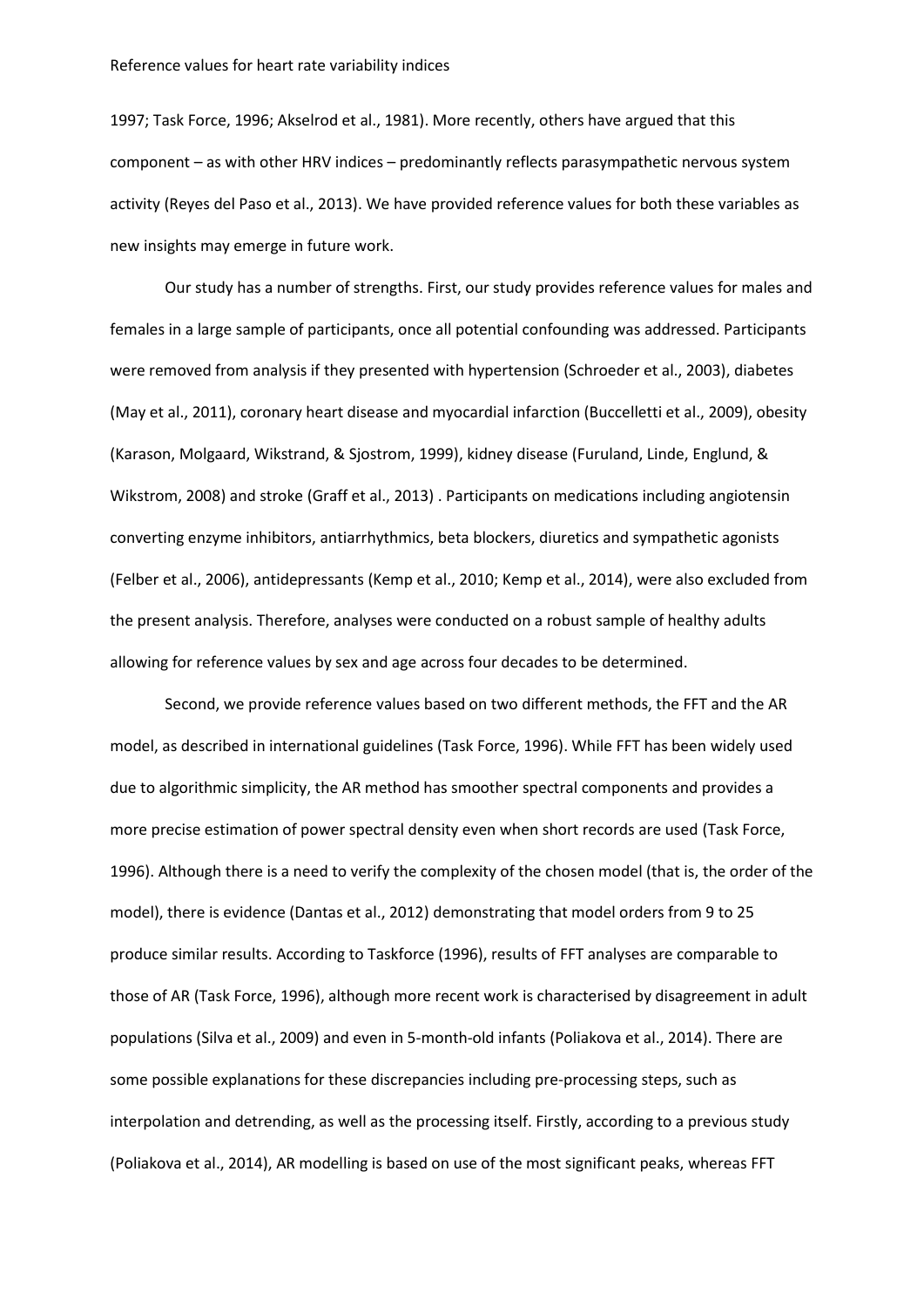tends to include all the components within a frequency band, and therefore, the tails of neighbouring components might be assigned into different bands by the FFT and AR approach. Moreover, discriminative capacity of FFT has been shown to be directly proportional to the record duration (Poliakova et al., 2014; Task Force, 1996). Thus, the AR method may provide a better resolution when short data frames are used (Kay & Marple, 1981; Poliakova et al., 2014; Task Force, 1996), and this may explain the small differences that we observed here between AR and FFT results.

Our study also has a number of limitations. First, the ECG evaluations on our participants were performed by using a digital electrocardiograph with 250 Hz of sampling rate. When the study was started in 2008, the technical specification of the used device was based on recommendations of international guidelines (Task Force, 1996). Although devices with higher sampling rates (> 1000 Hz) are available today, data from recent studies (Ellis, Zhu, Koenig, Thayer, & Wang, 2015; Mahdiani, Jeyhani, Peltokangas, & Vehkaoja, 2015) have shown that electrocardiographs with lower sampling rate (<100 Hz) might even be used without affecting HRV indices significantly. Second, we did not collect data on respiration rate or tidal volume, which may influence estimates of HRV. Thus, if we had performed the breathing control, spectral results, mainly the HF power (Driscoll & Dicicco, 2000), could have been quite different to those shown here. Nevertheless, we suggest that spontaneous respiration conditions are more comparable to clinical settings. Therefore, the reference values generated in our study are likely to be similar to those obtained in the clinical settings allowing better comparison with patient groups. We further note that the root mean square of successive differences, unlike frequency- based measures, may actually be more robust to changes in breathing patterns (Penttilä et al., 2001). Finally, the present work focuses on linear HRV indices only. Therefore, it will be necessary to describe non-harmonic and nonlinear components in future work once the underlying mechanisms are better understood.

In conclusion, we provide – for the first time – reference values along with percentile curves for major short-term resting-state HRV indices across age and sex in a large, healthy, and medicationfree population allowing for unbiased comparisons in future work. These data provide a foundation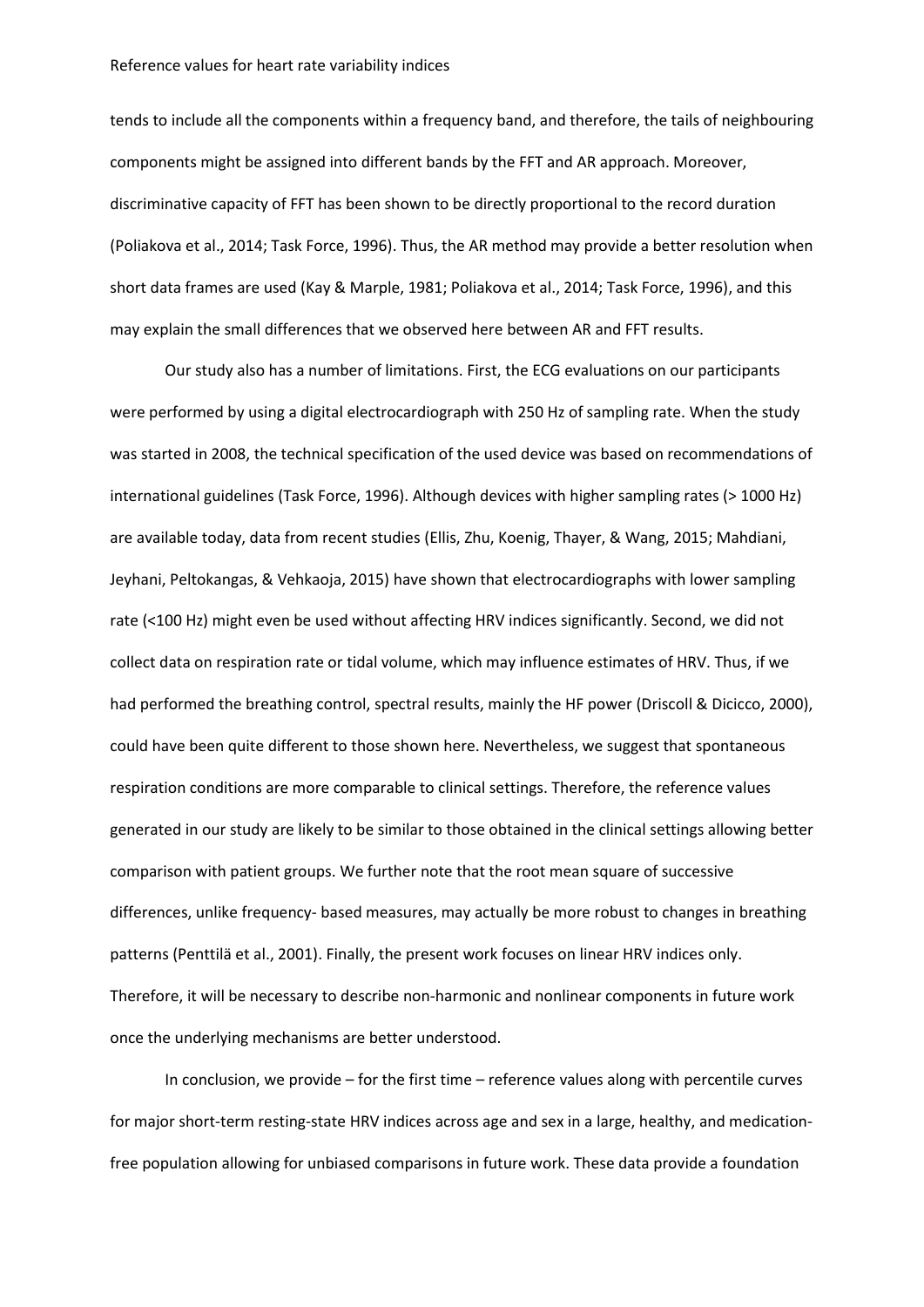for reliable interpretation of HRV collected in research and clinical settings, and may also be of interest to those in the quantified-self community. There is now a need for longitudinal populationbased studies to identify HRV thresholds for different age-groups beyond which adverse downstream psychological and physiological may arise.

### **Funding**

The ELSA-Brasil study was supported by the Brazilian Ministry of Health (Department of Science and Technology) and Ministry of Science, Technology and Innovation (FINEP, Financiadora de Estudos e Projetos), grants no. 01 06 0010.00, 01 06 0212.00, 01 06 0300.00, 01 06 0278.00, 01 06 0115.00 and 01 06 0071.00 and CNPq (the National Council for Scientific and Technological Development). ALPR, IMB, JGM, PAL and VJDS are recipients of "Produtividade em Pesquisa" scholarships from the CNPq (Conselho Desenvolvimento Científico e Tecnológico).

### **Acknowledgements**

The authors would like to thank all ELSA-Brasil participants for their valuable contribution to this study.

## **Conflicts of interest**

None declared.

### **References**

Akselrod, S., Gordon, D., Ubel, F. A., Shannon, D. C., Berger, A. C., & Cohen, R. J. (1981). Power spectrum analysis of heart rate fluctuation: a quantitative probe of beat-to-beat cardiovascular control. *Science, 213,* 220-222. DOI: 10.1126/science.6166045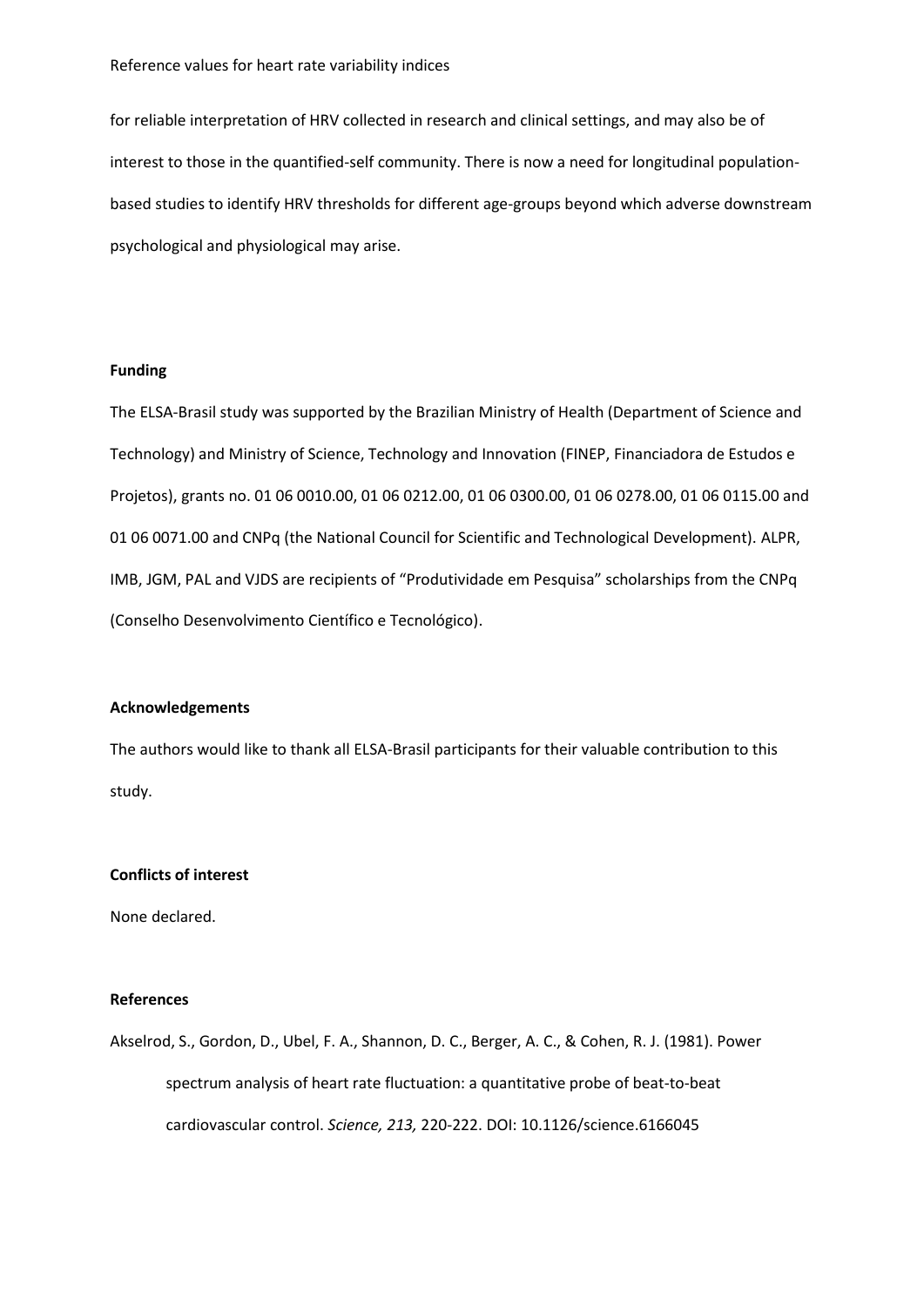- Antelmi, I., de Paula, R. S., Shinzato, A. R., Peres, C. A., Mansur, A. J., & Grupi, C. J. (2004). Influence of age, gender, body mass index, and functional capacity on heart rate variability in a cohort of subjects without heart disease. *Am.J.Cardiol., 93,* 381-385. DOI: 10.1016/j.amjcard.2003.09.065
- Aquino, E. M., Barreto, S. M., Bensenor, I. M., Carvalho, M. S., Chor, D., Duncan, B. B., Lotufo, P. A., Mill, J. G., Molina, M. C., Mota, E. L., Passos, V. M., Schmidt, M. I., & Szklo, M. (2012). Brazilian Longitudinal Study of Adult Health (ELSA-Brasil): objectives and design. *Am.J.Epidemiol., 175,* 315-324. DOI: 10.1093/aje/kwr294
- Bauer, A., Camm, A. J., Cerutti, S., Guzik, P., Huikuri, H., Lombardi, F., Malik, M., Peng, C. K., Porta, A., Sassi, R., Schmidt, G., Schwartz, P. J., Stein, P. K., & Yamamoto, Y. (2017). Reference values of heart rate variability. *Heart Rhythm., 14,* 302-303. DOI: 10.1016/j.hrthm.2016.12.015
- Berntson, G. G., Bigger, J. T., Jr., Eckberg, D. L., Grossman, P., Kaufmann, P. G., Malik, M., Nagaraja, H. N., Porges, S. W., Saul, J. P., Stone, P. H., & van der Molen, M. W. (1997). Heart rate variability: origins, methods, and interpretive caveats. *Psychophysiology, 34,* 623-648. DOI: 10.1111/j.1469-8986.1997.tb02140.x
- Brunoni, A. R., Kemp, A. H., Dantas, E. M., Goulart, A. C., Nunes, M. A., Boggio, P. S., Mill, J. G., Lotufo, P. A., Fregni, F., & Bensenor, I. M. (2013). Heart rate variability is a trait marker of major depressive disorder: evidence from the sertraline vs. electric current therapy to treat depression clinical study. *Int.J.Neuropsychopharmacol., 16,* 1937-1949. DOI:10.1017/S1461145713000497
- Buccelletti, E., Gilardi, E., Scaini, E., Galiuto, L., Persiani, R., Biondi, A., Basile, F., & Silveri, N. G. (2009). Heart rate variability and myocardial infarction: systematic literature review and metanalysis. *Eur.Rev.Med.Pharmacol.Sci., 13,* 299-307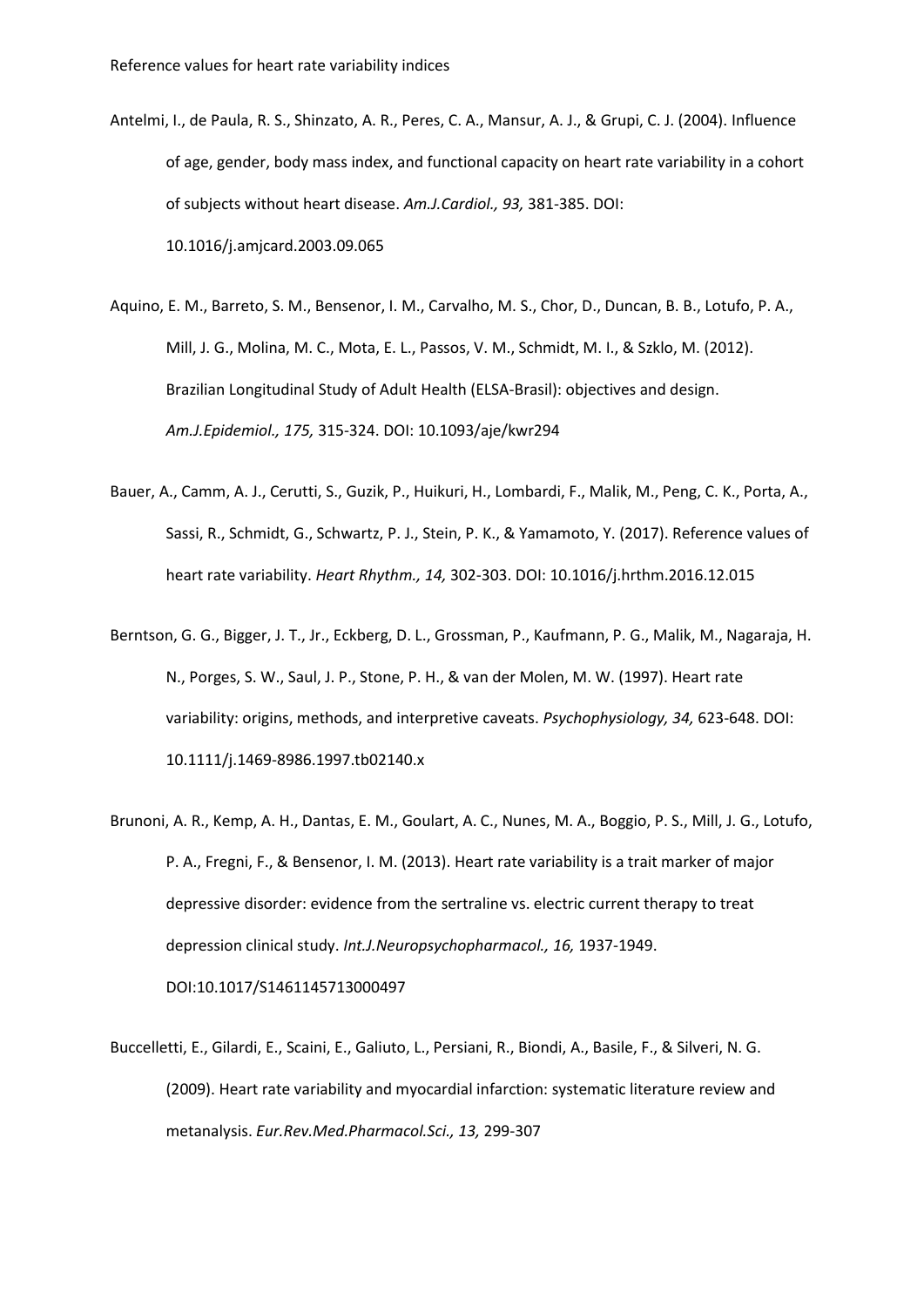- Dantas, E. M., Andreao, R. V., da Silva, V. J., Ribeiro, A. L., Kemp, A. H., Brunoni, A. R., Lotufo, P. A., Rodrigues, S. L., Bensenor, I. M., & Mill, J. G. (2015). Comparison between symbolic and spectral analyses of short-term heart rate variability in a subsample of the ELSA-Brasil study. *Physiol Meas., 36,* 2119-2134. DOI: 10.1088/0967-3334/36/10/2119
- Dantas, E. M., Sant'Anna, M. L., Andreao, R. V., Goncalves, C. P., Morra, E. A., Baldo, M. P., Rodrigues, S. L., & Mill, J. G. (2012). Spectral analysis of heart rate variability with the autoregressive method: what model order to choose? *Comput.Biol.Med., 42,* 164-170. DOI: 10.1016/j.compbiomed.2011.11.004
- Driscoll, D. & Dicicco, G. (2000). The effects of metronome breathing on the variability of autonomic activity measurements. *J.Manipulative Physiol Ther., 23,* 610-614. DOI: 10.1067/mmt.2000.110944
- Ellis, R. J., Zhu, B., Koenig, J., Thayer, J. F., & Wang, Y. (2015). A careful look at ECG sampling frequency and R-peak interpolation on short-term measures of heart rate variability. *Physiol Meas., 36,* 1827-1852. DOI: 10.1088/0967-3334/36/9/1827
- Felber, D. D., Schindler, C., Schwartz, J., Barthelemy, J. C., Tschopp, J. M., Roche, F., von, E. A., Brandli, O., Leuenberger, P., Gold, D. R., Gaspoz, J. M., & Ackermann-Liebrich, U. (2006). Heart rate variability in an ageing population and its association with lifestyle and cardiovascular risk factors: results of the SAPALDIA study. *Europace., 8,* 521-529. DOI: 10.1093/europace/eul063
- Furuland, H., Linde, T., Englund, A., & Wikstrom, B. (2008). Heart rate variability is decreased in chronic kidney disease but may improve with hemoglobin normalization. *J.Nephrol., 21,* 45- 52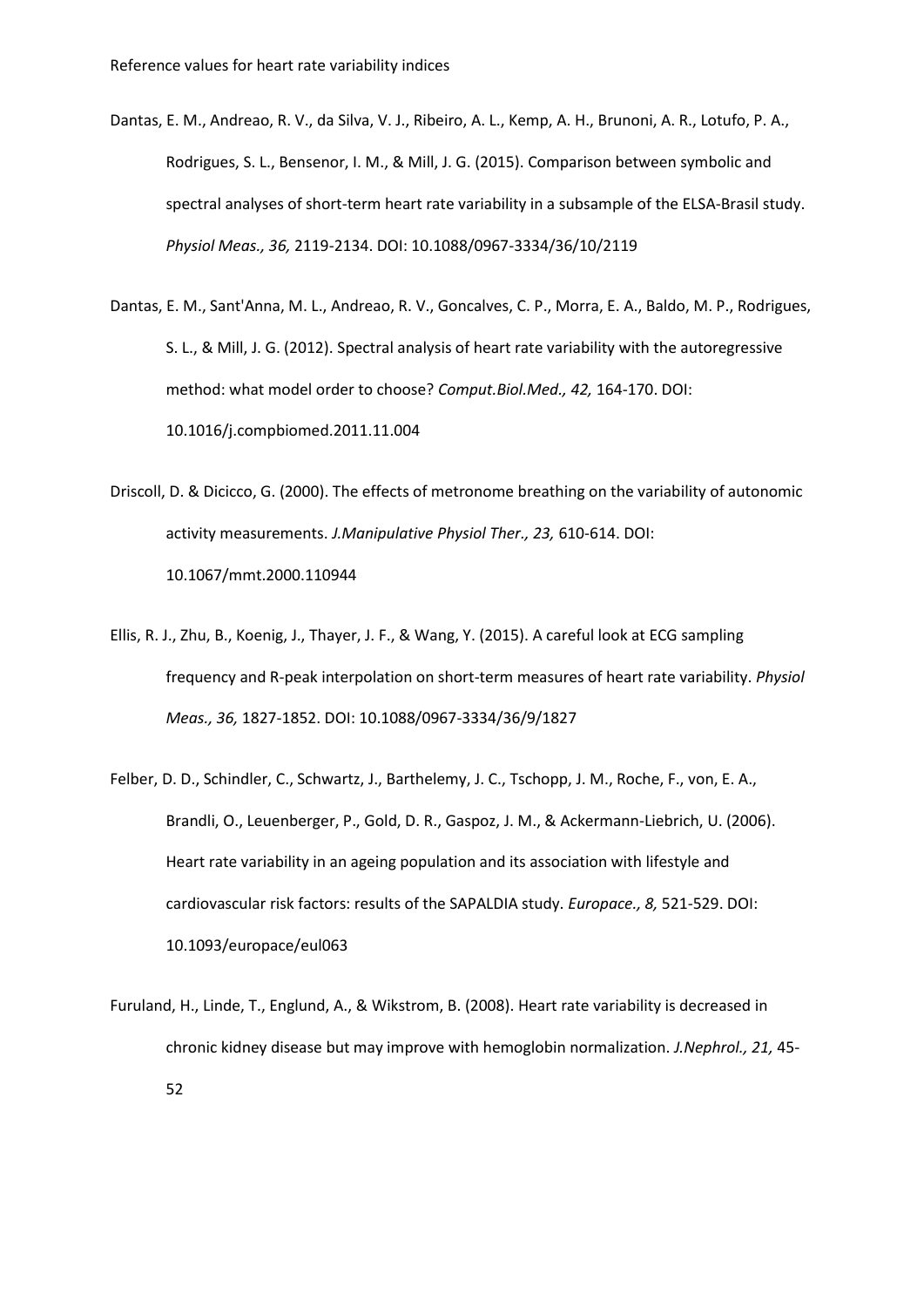- Graff, B., Gasecki, D., Rojek, A., Boutouyrie, P., Nyka, W., Laurent, S., & Narkiewicz, K. (2013). Heart rate variability and functional outcome in ischemic stroke: a multiparameter approach. *J.Hypertens., 31,* 1629-1636. DOI: 10.1097/HJH.0b013e328361e48b
- Hill, L. K., Hu, D. D., Koenig, J., Sollers, J. J., III, Kapuku, G., Wang, X., Snieder, H., & Thayer, J. F. (2015). Ethnic differences in resting heart rate variability: a systematic review and meta-analysis. *Psychosom.Med., 77,* 16-25. DOI: 10.1097/PSY.0000000000000133
- Hillebrand, S., Gast, K. B., de, M. R., Swenne, C. A., Jukema, J. W., Middeldorp, S., Rosendaal, F. R., & Dekkers, O. M. (2013). Heart rate variability and first cardiovascular event in populations without known cardiovascular disease: meta-analysis and dose-response meta-regression. *Europace., 15,* 742-749. DOI: 10.1093/europace/eus341
- Jandackova, V. K., Britton, A., Malik, M., & Steptoe, A. (2016). Heart rate variability and depressive symptoms: a cross-lagged analysis over a 10-year period in the Whitehall II study. *Psychol.Med., 46,* 2121-2131. DOI: 10.1017/S003329171600060X
- Karason, K., Molgaard, H., Wikstrand, J., & Sjostrom, L. (1999). Heart rate variability in obesity and the effect of weight loss. *Am.J.Cardiol., 83,* 1242-1247. DOI: 10.1016/S0002-9149(99)00066-1
- Kay, S. M. & Marple, S. L. (1981). Spectrum analysis-A modern perspective. *Proceedings of the IEEE, 69,* 1380-1419. DOI: 10.1109/PROC.1981.12184
- Kemp, A. H., Arias, J., & Fisher, Z. (2017). *Social ties, health and wellbeing: A literature review and model.* Neuroscience and Social Science: The Missing Link, Springer International. DOI: 10.1007/978-3-319-68421-5\_17
- Kemp, A. H., Brunoni, A. R., Santos, I. S., Nunes, M. A., Dantas, E. M., Carvalho de, F. R., Pereira, A. C., Ribeiro, A. L., Mill, J. G., Andreao, R. V., Thayer, J. F., Bensenor, I. M., & Lotufo, P. A. (2014). Effects of depression, anxiety, comorbidity, and antidepressants on resting-state heart rate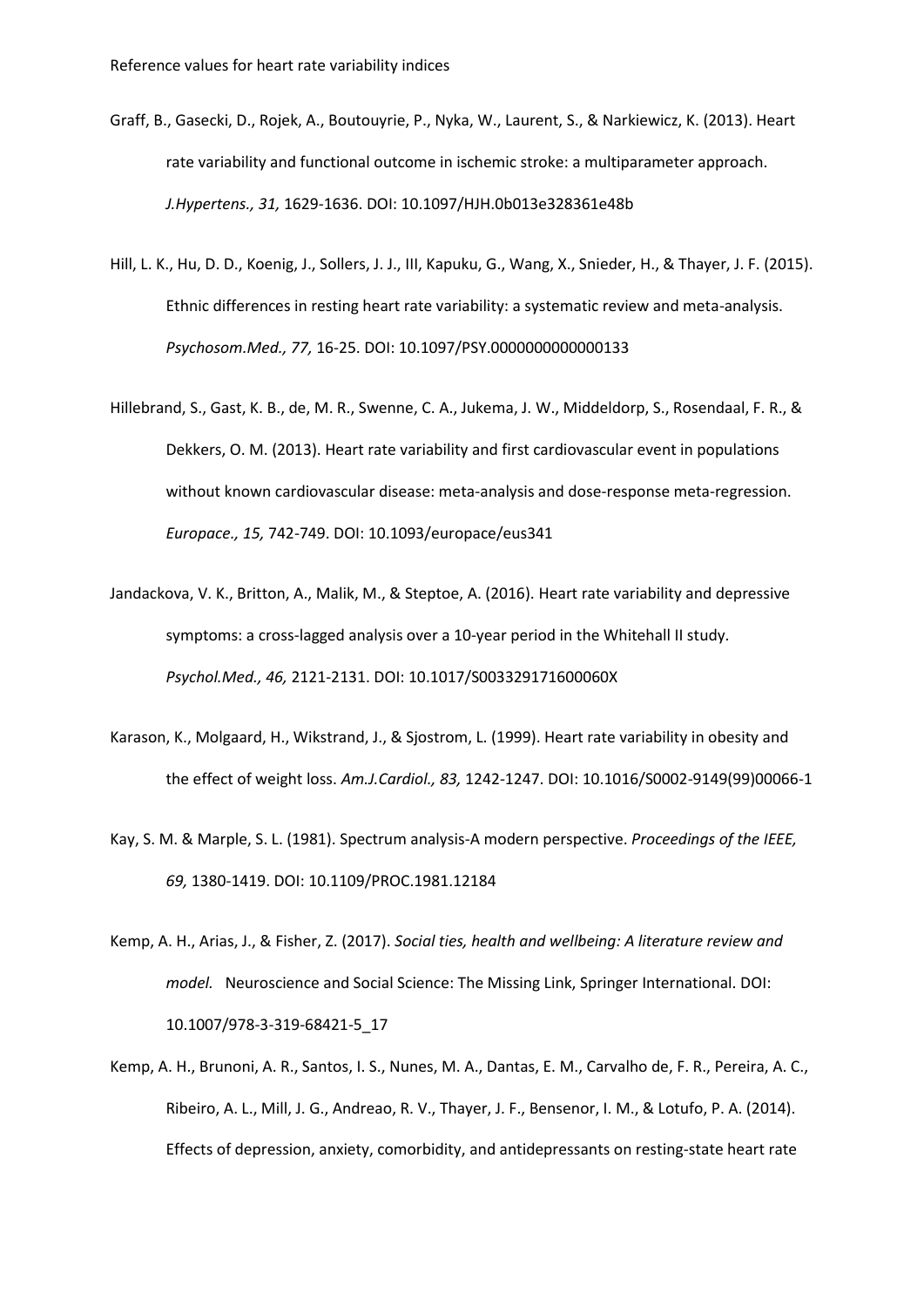and its variability: an ELSA-Brasil cohort baseline study. *Am.J.Psychiatry, 171,* 1328-1334. DOI: 10.1176/appi.ajp.2014.13121605

- Kemp, A. H., Koenig, J., & Thayer, J. F. (2017). From psychological moments to mortality: A multidisciplinary synthesis on heart rate variability spanning the continuum of time. *Neurosci.Biobehav.Rev.*. DOI: 10.1016/j.neubiorev.2017.09.006
- Kemp, A. H., Koenig, J., Thayer, J. F., Bittencourt, M. S., Pereira, A. C., Santos, I. S., Dantas, E. M., Mill, J. G., Chor, D., Ribeiro, A. L., Bensenor, I. M., & Lotufo, P. A. (2016a). Race and Resting-State Heart Rate Variability in Brazilian Civil Servants and the Mediating Effects of Discrimination: An ELSA-Brasil Cohort Study. *Psychosom.Med.*. DOI: 10.1097/PSY.0000000000000359
- Kemp, A. H., Lopez, S. R., Passos, V. M. A., Bittencourt, M. S., Dantas, E. M., Mill, J. G., Ribeiro, A. L. P., Thayer, J. F., Bensenor, I. M., & Lotufo, P. A. (2016b). Insulin resistance and carotid intimamedia thickness mediate the association between resting-state heart rate variability and executive function: A path modelling study. *Biol.Psychol., 117,* 216-224. DOI: 10.1016/j.biopsycho.2016.04.006
- Kemp, A. H., Quintana, D. S., Gray, M. A., Felmingham, K. L., Brown, K., & Gatt, J. M. (2010). Impact of depression and antidepressant treatment on heart rate variability: a review and metaanalysis. *Biol.Psychiatry, 67,* 1067-1074. DOI: 10.1016/j.biopsych.2009.12.012
- Kemp, A. H., Quintana, D. S., Kuhnert, R. L., Griffiths, K., Hickie, I. B., & Guastella, A. J. (2012). Oxytocin increases heart rate variability in humans at rest: implications for social approachrelated motivation and capacity for social engagement. *PLoS.One., 7,* e44014. DOI: 10.1371/journal.pone.0044014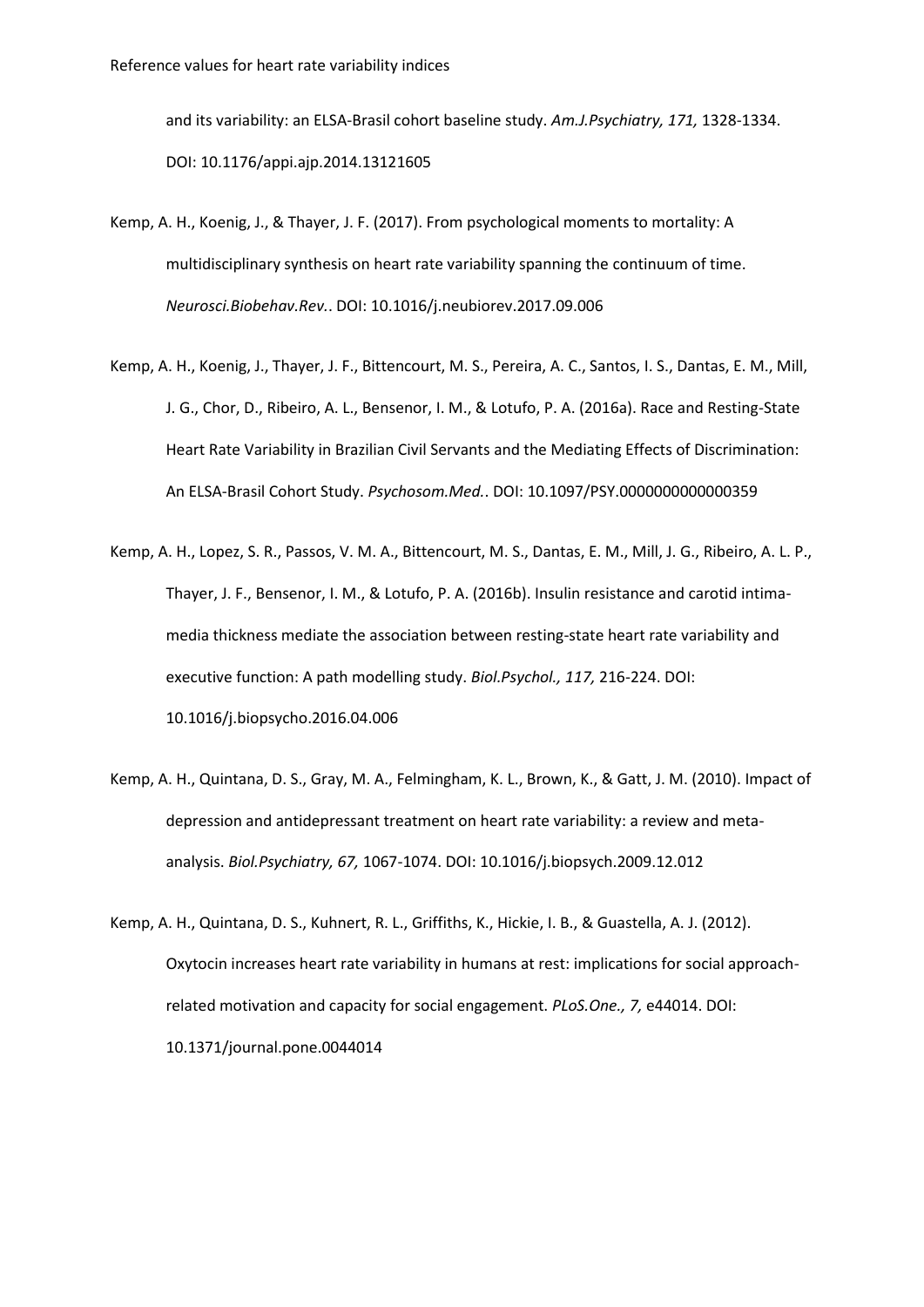- Koenig, J., Rash, J. A., Campbell, T. S., Thayer, J. F., & Kaess, M. (2017). A Meta-Analysis on Sex Differences in Resting-State Vagal Activity in Children and Adolescents. *Front Physiol, 8,* 582. DOI: 10.3389/fphys.2017.00582
- Koenig, J. & Thayer, J. F. (2016). Sex differences in healthy human heart rate variability: A metaanalysis. *Neurosci.Biobehav.Rev., 64,* 288-310. DOI: 10.1016/j.neubiorev.2016.03.007
- Lewis, G., Pelosi, A. J., Araya, R., & Dunn, G. (1992). Measuring psychiatric disorder in the community: a standardized assessment for use by lay interviewers. *Psychol.Med., 22,* 465-486
- Lipsitz, L. A., Mietus, J., Moody, G. B., & Goldberger, A. L. (1990). Spectral characteristics of heart rate variability before and during postural tilt. Relations to aging and risk of syncope. *Circulation, 81,* 1803-1810. DOI: 10.1161/01.CIR.81.6.1803
- Mahdiani, S., Jeyhani, V., Peltokangas, M., & Vehkaoja, A. (2015). Is 50 Hz high enough ECG sampling frequency for accurate HRV analysis? *Conf.Proc.IEEE Eng Med.Biol.Soc., 2015,* 5948-5951. DOI: 10.1109/EMBC.2015.7319746
- Malliani, A., Pagani, M., Lombardi, F., & Cerutti, S. (1991). Cardiovascular neural regulation explored in the frequency domain. *Circulation, 84,* 482-492. DOI: 10.1161/01.CIR.84.2.482
- May, O. & Arildsen, H. (2011). Long-term predictive power of heart rate variability on all-cause mortality in the diabetic population. *Acta Diabetol., 48,* 55-59. DOI: 10.1007/s00592-010- 0222-4
- Mill, J. G., Pinto, K., Griep, R. H., Goulart, A., Foppa, M., Lotufo, P. A., Maestri, M. K., Ribeiro, A. L., Andreao, R. V., Dantas, E. M., Oliveira, I., Fuchs, S. C., Cunha, R. S., & Bensenor, I. M. (2013). Medical assessments and measurements in ELSA-Brasil. *Rev.Saude Publica, 47 Suppl 2,* 54-62. DOI: 10.1590/S0034-8910.2013047003851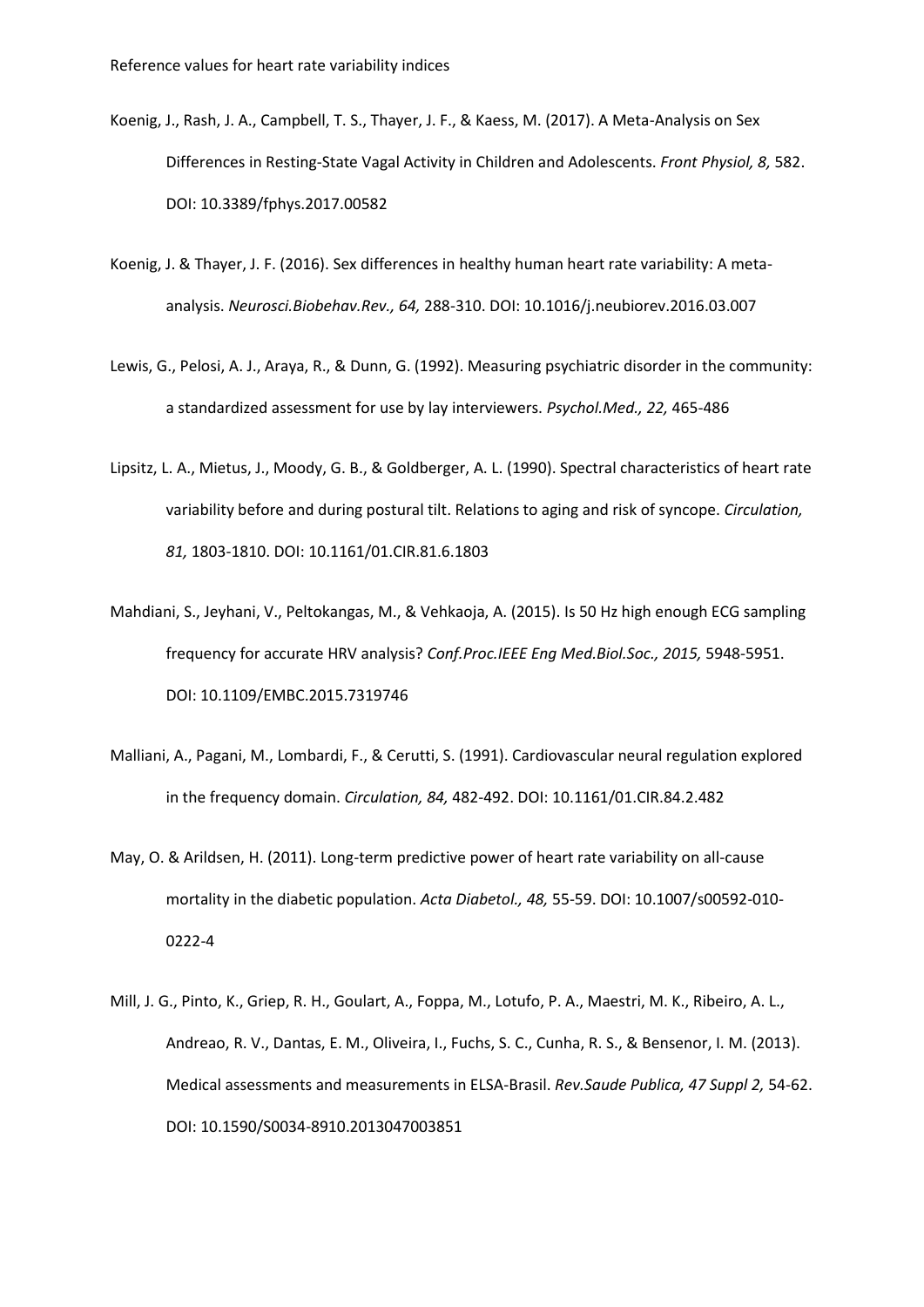- Montano, N., Ruscone, T. G., Porta, A., Lombardi, F., Pagani, M., & Malliani, A. (1994). Power spectrum analysis of heart rate variability to assess the changes in sympathovagal balance during graded orthostatic tilt. *Circulation, 90,* 1826-1831. DOI: 10.1161/01.CIR.90.4.1826
- Nunan, D., Sandercock, G. R., & Brodie, D. A. (2010). A quantitative systematic review of normal values for short-term heart rate variability in healthy adults. *Pacing Clin.Electrophysiol., 33,* 1407-1417. DOI: 10.1111/j.1540-8159.2010.02841.x
- Penttilä, J., Helminen, A., Jartti, T., Kuusela, T., Huikuri, H. V., Tulppo, M. P., Coffeng, R., & Scheinin, H. (2001). Time domain, geometrical and frequency domain analysis of cardiac vagal outflow: effects of various respiratory patterns. *Clin.Physiol, 21,* 365-376. DOI: 10.1046/j.1365- 2281.2001.00337.x
- Poliakova, N., Dionne, G., Dubreuil, E., Ditto, B., Pihl, R. O., Perusse, D., Tremblay, R. E., & Boivin, M. (2014). A methodological comparison of the Porges algorithm, fast Fourier transform, and autoregressive spectral analysis for the estimation of heart rate variability in 5-month-old infants. *Psychophysiology, 51,* 579-583. DOI: 10.1111/psyp.12194
- Reyes del Paso, G. A., Langewitz, W., Mulder, L. J., van, R. A., & Duschek, S. (2013). The utility of low frequency heart rate variability as an index of sympathetic cardiac tone: a review with emphasis on a reanalysis of previous studies. *Psychophysiology, 50,* 477-487. DOI: 10.1111/psyp.12027
- Rimoldi, O., Pierini, S., Ferrari, A., Cerutti, S., Pagani, M., & Malliani, A. (1990). Analysis of short-term oscillations of R-R and arterial pressure in conscious dogs. *Am.J.Physiol, 258,* H967-H976
- Sammito, S. & Böckelmann, I. (2016). Reference values for time- and frequency-domain heart rate variability measures. *Heart Rhythm., 13,* 1309-1316. DOI: 10.1016/j.hrthm.2016.02.006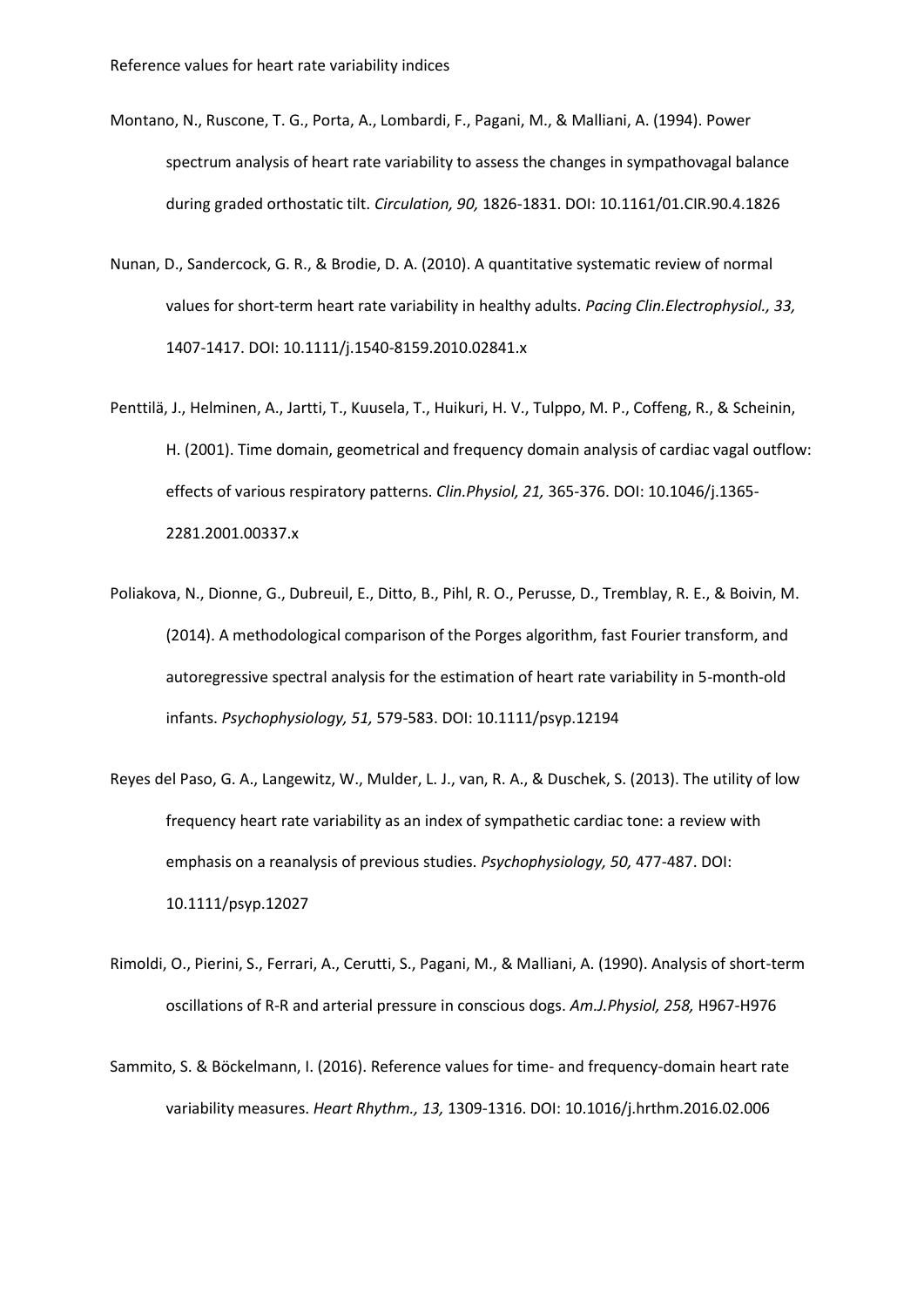- Sammito, S. & Böckelmann, I. (2017). New reference values of heart rate variability during ordinary daily activity. *Heart Rhythm., 14,* 304-307. DOI: 10.1016/j.hrthm.2016.12.016
- Schroeder, E. B., Liao, D., Chambless, L. E., Prineas, R. J., Evans, G. W., & Heiss, G. (2003). Hypertension, blood pressure, and heart rate variability: the Atherosclerosis Risk in Communities (ARIC) study. *Hypertension, 42,* 1106-1111. DOI: 10.1161/01.HYP.0000100444.71069.73
- Silva, G. J., Ushizima, M. R., Lessa, P. S., Cardoso, L., Drager, L. F., Atala, M. M., Consolim-Colombo, F. M., Lopes, H. F., Cestari, I. A., Krieger, J. E., & Krieger, E. M. (2009). Critical analysis of autoregressive and fast Fourier transform markers of cardiovascular variability in rats and humans. *Braz.J.Med.Biol.Res., 42,* 386-396. DOI: 10.1590/S0100-879X2009000400012
- Task Force (1996). Heart rate variability: standards of measurement, physiological interpretation and clinical use. Task Force of the European Society of Cardiology and the North American Society of Pacing and Electrophysiology. *Circulation, 93,* 1043-1065. DOI: 10.1161/01.CIR.93.5.1043
- Thayer, J. F., Hansen, A. L., Saus-Rose, E., & Johnsen, B. H. (2009). Heart rate variability, prefrontal neural function, and cognitive performance: the neurovisceral integration perspective on self-regulation, adaptation, and health. *Ann Behav.Med., 37,* 141-153. DOI: 10.1007/s12160- 009-9101-z
- Williams, D. P., Cash, C., Rankin, C., Bernardi, A., Koenig, J., & Thayer, J. F. (2015). Resting heart rate variability predicts self-reported difficulties in emotion regulation: a focus on different facets of emotion regulation. *Front Psychol., 6,* 261. DOI: 10.3389/fpsyg.2015.00261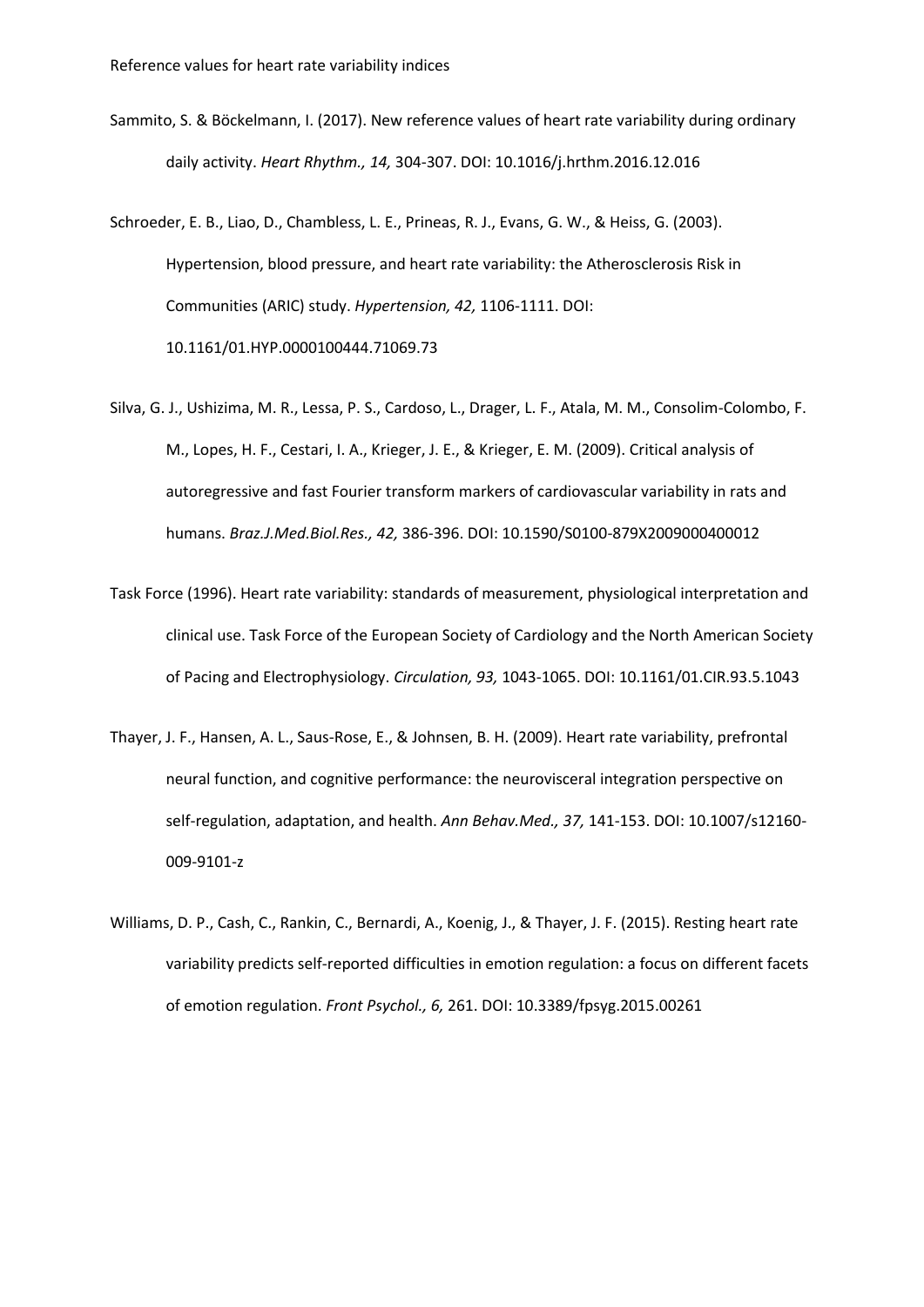|                        |         |                            |             | Pearson    |         |
|------------------------|---------|----------------------------|-------------|------------|---------|
|                        | All (N) | Men (N)                    | Women (N)   | chi-square | P       |
| Age range (years)      |         |                            |             |            |         |
| 35-44                  | 982     | 593 (35.3%)                | 389 (32.6%) |            |         |
| 45-54                  | 1,252   | 719 (42.8%)                | 533 (44.6%) | 2.78       | 0.43    |
| 55-64                  | 536     | 305 (18.2%)<br>231 (19.3%) |             |            |         |
| 65-74                  | 104     | 63 (3.7%)                  | 41 (3.4%)   |            |         |
| Race/ethnicity         |         |                            |             |            |         |
| <b>Black</b>           | 381     | 213 (12.8%)                | 168 (14.3%) |            |         |
| Brown                  | 859     | 523 (31.5%)                | 336 (28.6%) |            |         |
| White                  | 1,491   | 871 (52.5%)                | 620 (52.7%) | 14.72      | 0.005   |
| Asiatic                | 82      | 35 (2.1%)                  | 47 (4.0%)   |            |         |
| Indigenous             | 22      | 17 (1.0%)                  | 5(0.43%)    |            |         |
| <b>Education level</b> |         |                            |             |            |         |
| <8 years               | 122     | 102 (6.1%)                 | 20 (1.7%)   | 55.22      | < 0.001 |
| 8-11 years             | 1,140   | 699 (41.6%)                | 441 (36.9%) |            |         |
| $\geq$ 12 years        | 1,612   | 879 (52.3%)                | 733 (61.4%) |            |         |
| <b>Smoking status</b>  |         |                            |             |            |         |
| Current                | 371     | 237 (14.1%)                | 134 (11.2%) |            |         |
| Past                   | 683     | 441 (26.2%)                | 242 (20.2%) | 23.67      | < 0.001 |
| Never                  | 1,820   | 1,002 (59.6%)              | 818 (68.5%) |            |         |

Table 1 – Demographic characteristics of the participants

Comparisons were performed with chi-square test.

## Table 2- Characteristics of the participants

|                                 | All (N=2,871) | Men (N=1,680) | Women (N=1,191) | P        |
|---------------------------------|---------------|---------------|-----------------|----------|
| Age (years old)                 | 47 (11)       | 47 (10)       | 47 (11)         | 0.2508   |
| Height (cm)                     | 167.3 (14.1)  | 172.6 (9.6)   | 159.3(8.3)      | < 0.0001 |
| Body weight (kg)                | 68.7 (16.2)   | 74.1 (13.6)   | 61.15 (12.05)   | < 0.0001 |
| Body mass index ( $kg/m2$ )     | 24.6(4.1)     | 25.0(3.9)     | 24.1(4.4)       | < 0.0001 |
| Waist circumference (cm)        | 85.7 (13.7)   | 89.5 (11.5)   | 80.4 (11.8)     | < 0.0001 |
| Systolic blood pressure (mmHg)  | 115(17)       | 119 (16)      | 109 (16)        | < 0.0001 |
| Diastolic blood pressure (mmHg) | 72 (13)       | 75 (12)       | 69 (11)         | < 0.0001 |
| Glycaemia (mg/dL)               | 102 (12)      | 104 (11)      | 100(11)         | < 0.0001 |
| Creatinine (mg/dL)              | 0.90(0.30)    | 1.00(0.20)    | 0.80(0.20)      | < 0.0001 |
| Total cholesterol (mg/dL)       | 211 (52)      | 210 (51)      | 212 (52)        | 0.3381   |
| HDL(mg/dL)                      | 54 (18)       | 50(15)        | 61 (19)         | < 0.0001 |
| $LDL$ (mg/dL)                   | 130 (42)      | 132 (41)      | 128 (43)        | 0.0089   |
| Triglycerides (mg/dL)           | 101 (74)      | 115 (85)      | 86 (55)         | < 0.0001 |

Values are median and interquartile range (75-25). Comparisons between sexes were performed by

Wilcoxon-Mann-Whitney test.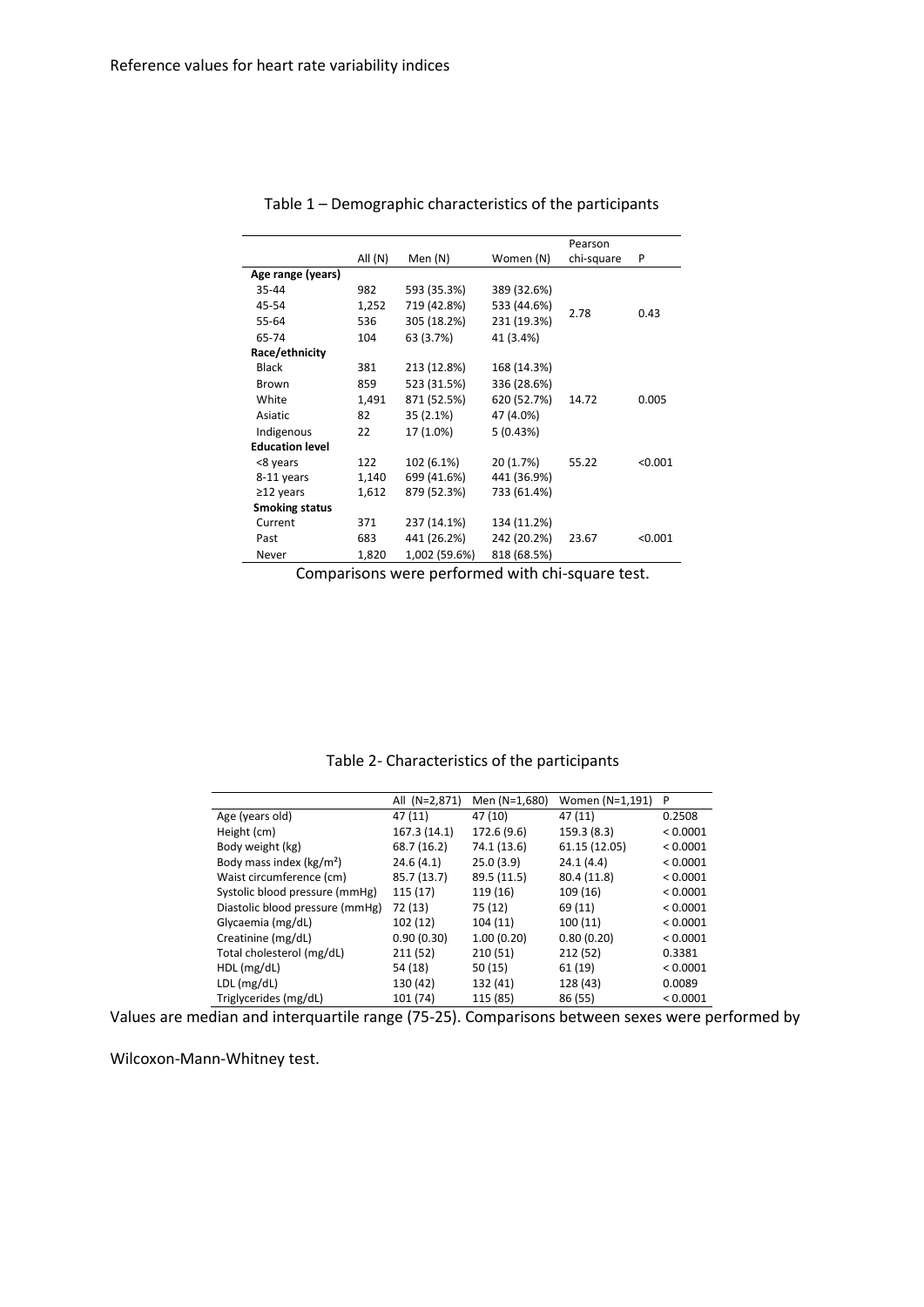|                    |           |      |              |           |      | Percentiles |      |      |      |      |      |       |
|--------------------|-----------|------|--------------|-----------|------|-------------|------|------|------|------|------|-------|
|                    | Age range |      | P            |           |      |             |      |      |      |      |      |       |
|                    | (years)   | N    | <b>ANOVA</b> | Mean      | SD   | 2.5         | 10   | 25   | 50   | 75   | 90   | 97.5  |
| Heart              | 35-44     | 982  |              | 66        | 9    | 50          | 54   | 60   | 66   | 72   | 77   | 86    |
| rate               | 45-54     | 1252 | 0.2429       | 65        | 8    | 51          | 55   | 60   | 65   | 71   | 76   | 83    |
| (bpm)              | 55-64     | 536  |              | 65        | 8    | 51          | 56   | 60   | 65   | 70   | 75   | 82    |
|                    | 65-74     | 104  |              | 65        | 9    | 46          | 55   | 59   | 64   | 72   | 78   | 85    |
| $N-N$              | 35-44     | 982  |              | 2378      | 1931 | 439         | 727  | 1145 | 1844 | 2966 | 4841 | 7484  |
| Variance           | 45-54     | 1252 | 0.0000       | 1995 **   | 1644 | 360         | 544  | 882  | 1471 | 2583 | 4036 | 6685  |
| (ms <sup>2</sup> ) | 55-64     | 536  |              | 1769 **   | 1748 | 223         | 480  | 759  | 1249 | 2120 | 3435 | 7142  |
|                    | 65-74     | 104  |              | 1804 **   | 2046 | 221         | 380  | 619  | 1062 | 2031 | 4536 | 9101  |
|                    | 35-44     | 982  |              | 45.7      | 17.0 | 21.0        | 27.0 | 33.8 | 42.9 | 54.5 | 69.6 | 86.5  |
| <b>SDNN</b>        | 45-54     | 1252 | 0.0000       | $41.6***$ | 16.2 | 19.0        | 23.3 | 29.7 | 38.3 | 50.8 | 63.5 | 81.8  |
| (ms)               | 55-64     | 536  |              | $38.7**$  | 16.5 | 14.9        | 21.9 | 27.6 | 35.3 | 46.0 | 58.6 | 84.5  |
|                    | 65-74     | 104  |              | $37.9**$  | 19.2 | 14.9        | 19.5 | 24.9 | 32.6 | 45.1 | 67.3 | 95.4  |
|                    | 35-44     | 982  |              | 14.0      | 15.4 | 0.0         | 0.4  | 2.2  | 8.0  | 20.6 | 37.2 | 55.1  |
| pNN50              | 45-54     | 1252 | 0.0000       | $10.0**$  | 12.9 | 0.0         | 0.0  | 0.9  | 4.7  | 14.1 | 28.4 | 47.1  |
| (%)                | 55-64     | 536  |              | $7.2**$   | 11.1 | 0.0         | 0.0  | 0.6  | 2.7  | 8.4  | 21.3 | 40.4  |
|                    | 65-74     | 104  |              | $7.3***$  | 13.2 | 0.0         | 0.0  | 0.3  | 1.7  | 8.9  | 21.9 | 60.6  |
|                    | 35-44     | 982  |              | 34.9      | 17.5 | 12.1        | 17.0 | 23.1 | 31.0 | 42.4 | 58.4 | 81.2  |
| <b>RMSSD</b>       | 45-54     | 1252 |              | $30.0**$  | 15.6 | 10.0        | 13.8 | 19.1 | 26.6 | 37.1 | 50.2 | 69.4  |
| (ms)               | 55-64     | 536  | 0.0000       | $26.7**$  | 15.3 | 9.5         | 12.6 | 17.5 | 23.1 | 31.9 | 44.0 | 67.5  |
|                    | 65-74     | 104  |              | $27.7**$  | 23.6 | 7.4         | 10.3 | 15.0 | 21.1 | 31.6 | 48.8 | 115.7 |

Table 3 - Time domain analysis

Comparisons between means performed by one-way ANOVA followed by Fisher's LSD multiple

comparisons. Significant differences against 35-44 age range: \*\* - P<0.01.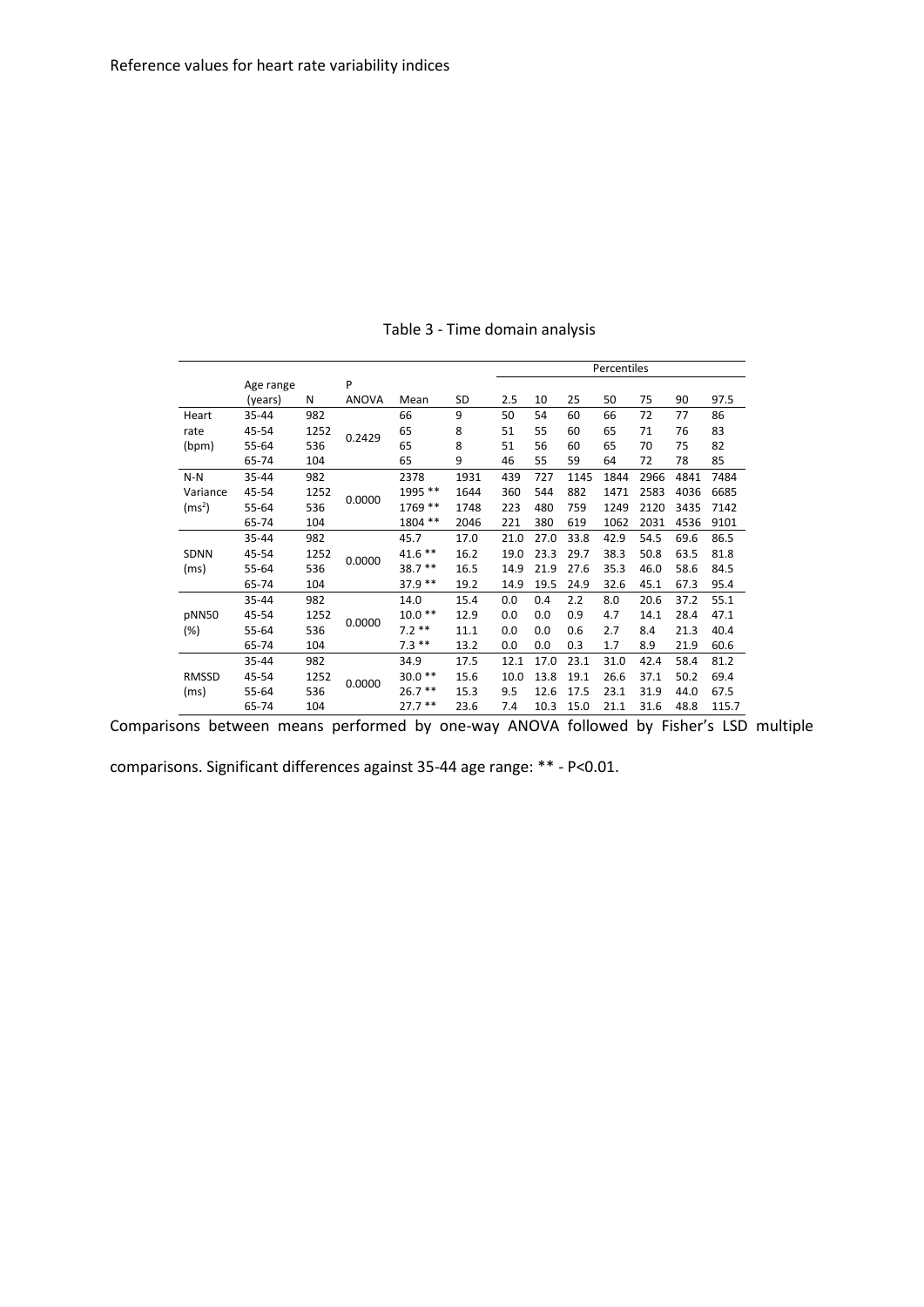|                    |           |        |              |           |           | Percentiles |       |       |       |        |        |        |
|--------------------|-----------|--------|--------------|-----------|-----------|-------------|-------|-------|-------|--------|--------|--------|
|                    | Age range |        | P            |           |           |             |       |       |       |        |        |        |
|                    | (years)   | N      | <b>ANOVA</b> | Mean      | <b>SD</b> | 2.5         | 10    | 25    | 50    | 75     | 90     | 97.5   |
|                    | 35-44     | 982    |              | 1009.2    | 934.8     | 108.5       | 247.1 | 397.4 | 731.5 | 1258.5 | 2168.7 | 3654.4 |
| <b>VLF</b>         | 45-54     | 1252   | 0.0326       | 920.5 *   | 936.5     | 113.4       | 207.6 | 346.8 | 642.3 | 1153.3 | 1986.3 | 3367.3 |
| (ms <sup>2</sup> ) | 55-64     | 536    |              | 900.8 *   | 1051.1    | 83.6        | 180.7 | 346.6 | 615.7 | 1115.8 | 1900.3 | 3375.9 |
|                    | 65-74     | 104    |              | 800.9 *   | 819.3     | 100.7       | 151.5 | 275.1 | 580.9 | 1024.3 | 1557.8 | 4201.8 |
|                    | 35-44     | 982    |              | 594.8     | 582.3     | 52.2        | 121.3 | 222.8 | 423.8 | 738.5  | 1255.2 | 2194.8 |
| LF                 | 45-54     | 1252   | 0.0000       | 487.7 **  | 538.7     | 36.7        | 83.5  | 153.1 | 311.3 | 593.8  | 1080.3 | 2069.6 |
| (ms <sup>2</sup> ) | 55-64     | 536    |              | 387.1 **  | 525.5     | 21.5        | 54.5  | 111.8 | 216.1 | 429.5  | 926.2  | 1733.3 |
|                    | 65-74     | 104    |              | 319.8 **  | 452.2     | 7.9         | 34.2  | 89.4  | 164.3 | 318.3  | 726.0  | 2314.3 |
|                    | 35-44     | 982    |              | 575.5     | 667.6     | 41.4        | 94.0  | 182.7 | 343.6 | 700.4  | 1328.5 | 2637.4 |
| HF                 | 45-54     | 1252   | 0.0000       | $410.8**$ | 491.6     | 23.7        | 61.1  | 117.3 | 257.5 | 495.7  | 930.5  | 1823.6 |
| (ms <sup>2</sup> ) | 55-64     | 536    |              | 325.9 **  | 487.3     | 27.3        | 54.7  | 103.5 | 201.1 | 373.0  | 673.8  | 1510.3 |
|                    | 65-74     | 104    |              | 383.3 **  | 684.2     | 13.3        | 35.8  | 67.8  | 149.6 | 358.5  | 949.1  | 3439.6 |
|                    | 35-44     | 982    |              | 50.8      | 19.9      | 13.7        | 25.3  | 35.1  | 50.7  | 66.0   | 76.6   | 86.8   |
| LF                 | 45-54     | 1252   | 0.0106       | 52.3      | 20.3      | 13.5        | 23.7  | 37.4  | 53.3  | 68.0   | 78.6   | 87.7   |
| (n.u.)             | 55-64     | 536    |              | 49.6      | 20.0      | 13.1        | 23.1  | 33.9  | 49.4  | 65.0   | 75.9   | 86.4   |
|                    | 65-74     | 104    |              | 47.5      | 21.8      | 8.2         | 17.8  | 31.4  | 46.4  | 64.3   | 78.6   | 90.3   |
|                    | 35-44     | 982    |              | 45.1      | 19.2      | 10.1        | 20.3  | 30.3  | 44.9  | 60.3   | 70.7   | 80.9   |
| 45-54              | 1252      | 0.0482 | 42.9 **      | 19.2      | 10.0      | 18.1        | 28.2  | 41.9  | 57.0  | 70.4   | 80.6   |        |
| HF(n.u.)           | 55-64     | 536    |              | 44.3      | 18.0      | 11.7        | 20.9  | 30.1  | 43.9  | 58.2   | 67.9   | 79.6   |
|                    | 65-74     | 104    |              | 45.1      | 20.3      | 8.1         | 17.6  | 28.0  | 46.1  | 60.8   | 72.3   | 81.2   |
|                    | 35-44     | 982    |              | 1.86      | 2.42      | 0.17        | 0.37  | 0.58  | 1.12  | 2.17   | 3.74   | 8.13   |
|                    | 45-54     | 1252   | 0.1685       | 2.01      | 2.48      | 0.18        | 0.35  | 0.66  | 1.24  | 2.40   | 4.23   | 8.66   |
| LF/HF              | 55-64     | 536    |              | 1.74      | 2.18      | 0.19        | 0.34  | 0.59  | 1.08  | 2.09   | 3.48   | 7.39   |
|                    | 65-74     | 104    |              | 1.91      | 2.60      | 0.14        | 0.28  | 0.52  | 1.03  | 2.39   | 4.46   | 11.73  |
| Ln LF $(ms2)$      | 35-44     | 982    |              | 5.99      | 0.94      | 3.96        | 4.80  | 5.41  | 6.05  | 6.60   | 7.14   | 7.69   |
|                    | 45-54     | 1252   | 0.0000       | $5.71**$  | 1.05      | 3.61        | 4.43  | 5.04  | 5.74  | 6.39   | 6.99   | 7.64   |
|                    | 55-64     | 536    |              | $5.38**$  | 1.10      | 3.07        | 4.00  | 4.72  | 5.38  | 6.06   | 6.83   | 7.46   |
|                    | 65-74     | 104    |              | $5.11**$  | 1.26      | 2.01        | 3.53  | 4.49  | 5.10  | 5.76   | 6.58   | 7.74   |
| Ln HF $(ms2)$      | 35-44     | 982    | 0.0000       | 5.86      | 1.03      | 3.72        | 4.54  | 5.21  | 5.84  | 6.55   | 7.19   | 7.88   |
|                    | 45-54     | 1252   |              | $5.48**$  | 1.08      | 3.17        | 4.12  | 4.77  | 5.55  | 6.20   | 6.84   | 7.51   |
|                    | 55-64     | 536    |              | $5.27**$  | 1.02      | 3.31        | 4.00  | 4.64  | 5.30  | 5.92   | 6.51   | 7.32   |
|                    | 65-74     | 104    |              | $5.07**$  | 1.29      | 2.58        | 3.58  | 4.22  | 5.01  | 5.88   | 6.85   | 8.14   |

Table 4 – Autoregressive frequency domain analysis

Comparisons between means performed by one-way ANOVA followed by Fisher's LSD multiple

comparisons. Significant differences against 35-44 age range: \* - P<0.05. \*\* - P<0.01.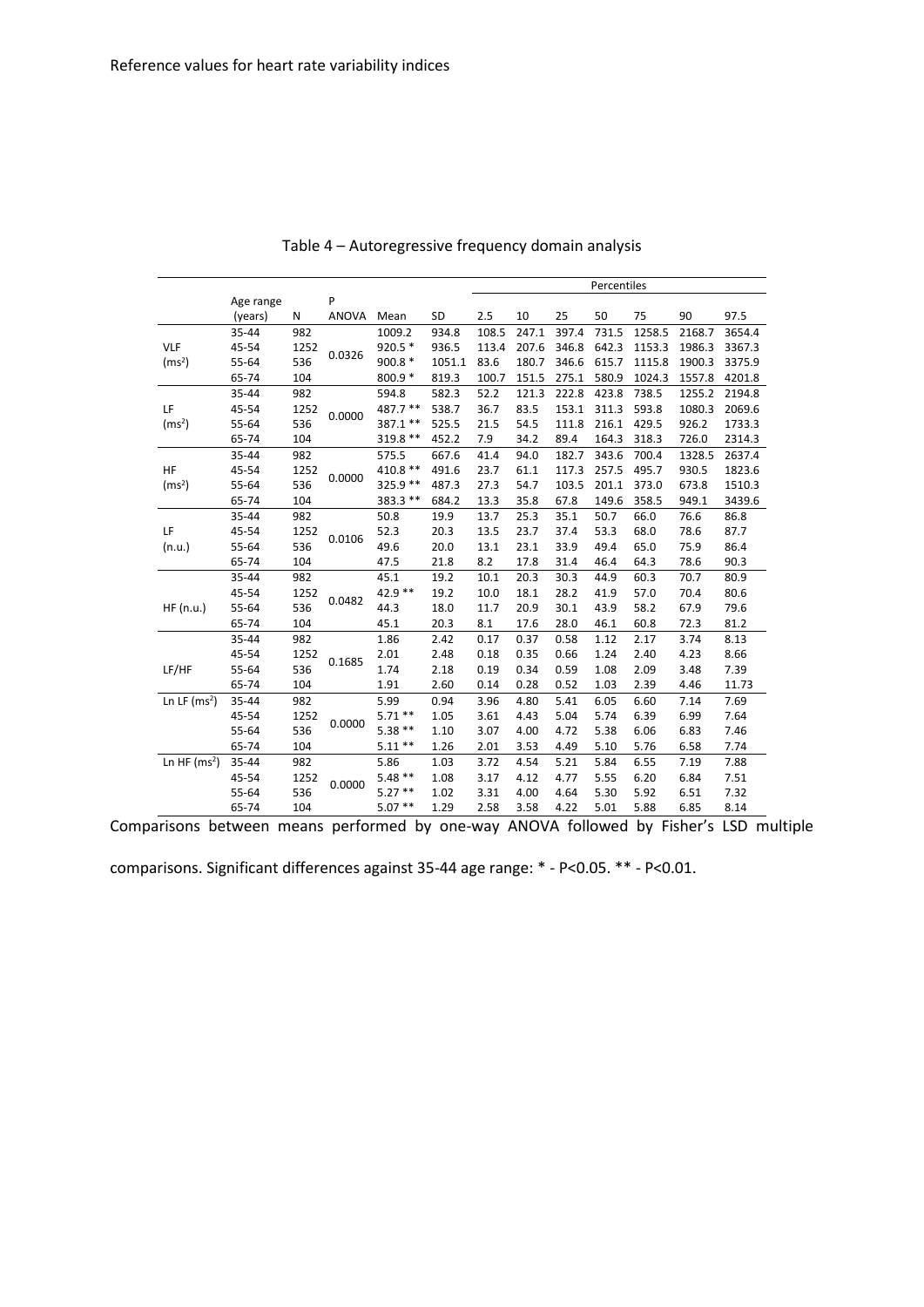

Figure 1. Exclusion criteria the sample.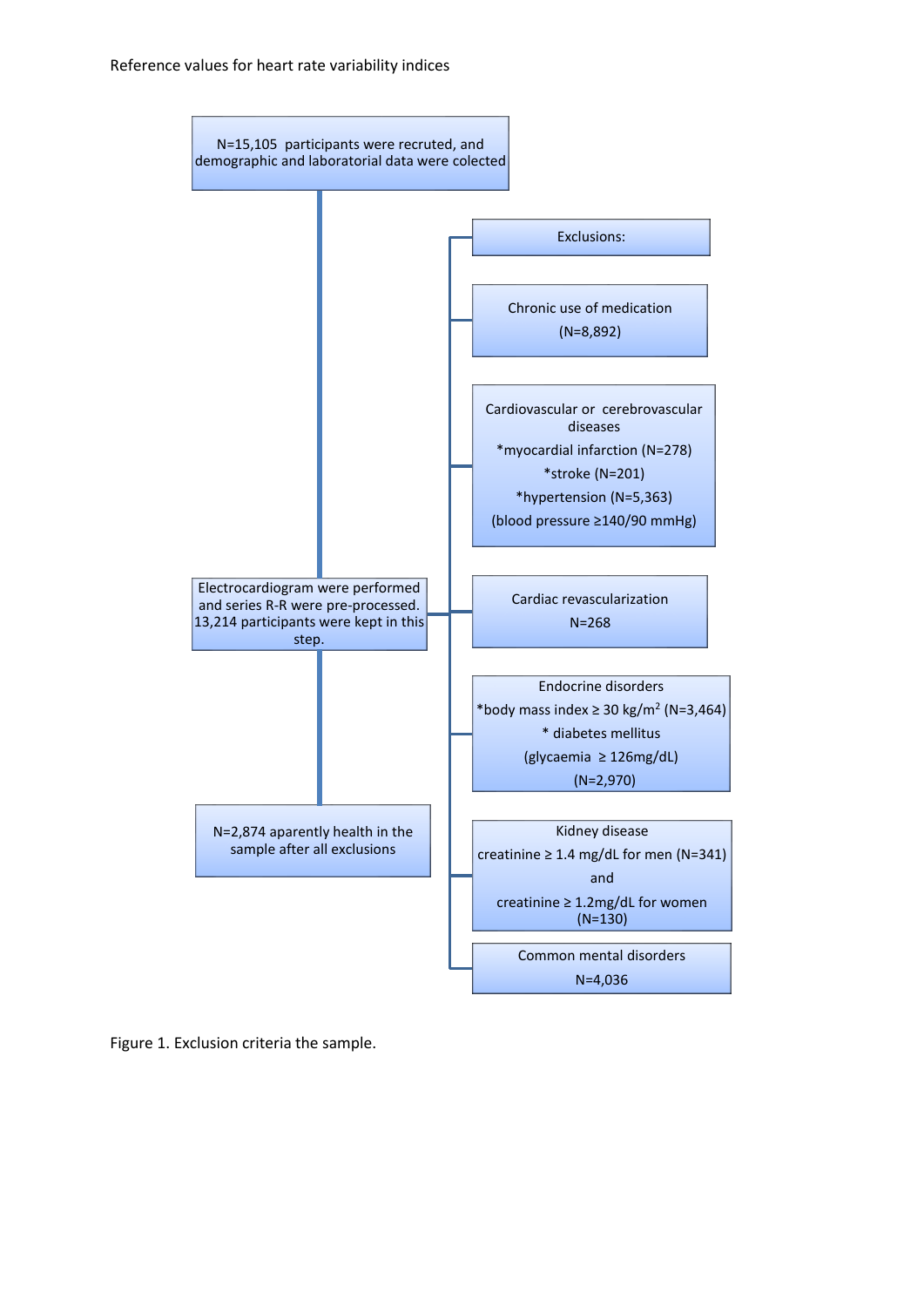

Figure 2. Percentile curves of time domain HRV indices by sex in function of age. N=2,874.